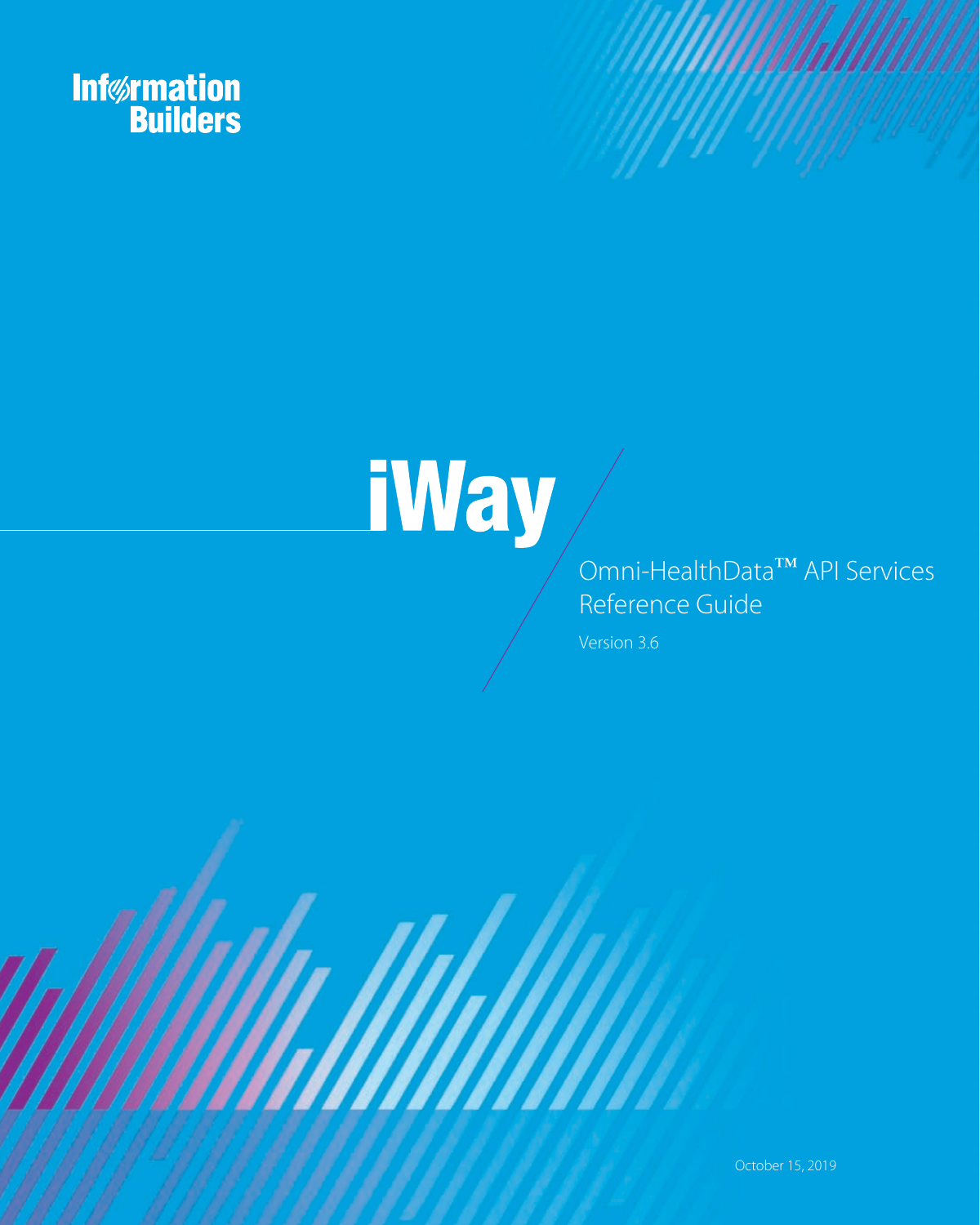Active Technologies, EDA, EDA/SQL, FIDEL, FOCUS, Information Builders, the Information Builders logo, iWay, iWay Software, Parlay, PC/FOCUS, RStat, Table Talk, Web390, WebFOCUS, WebFOCUS Active Technologies, and WebFOCUS Magnify are registered trademarks, and DataMigrator and Hyperstage are trademarks of Information Builders, Inc.

Adobe, the Adobe logo, Acrobat, Adobe Reader, Flash, Adobe Flash Builder, Flex, and PostScript are either registered trademarks or trademarks of Adobe Systems Incorporated in the United States and/or other countries.

Due to the nature of this material, this document refers to numerous hardware and software products by their trademarks. In most, if not all cases, these designations are claimed as trademarks or registered trademarks by their respective companies. It is not this publisher's intent to use any of these names generically. The reader is therefore cautioned to investigate all claimed trademark rights before using any of these names other than to refer to the product described.

Copyright © 2019, by Information Builders, Inc. and iWay Software. All rights reserved. Patent Pending. This manual, or parts thereof, may not be reproduced in any form without the written permission of Information Builders, Inc.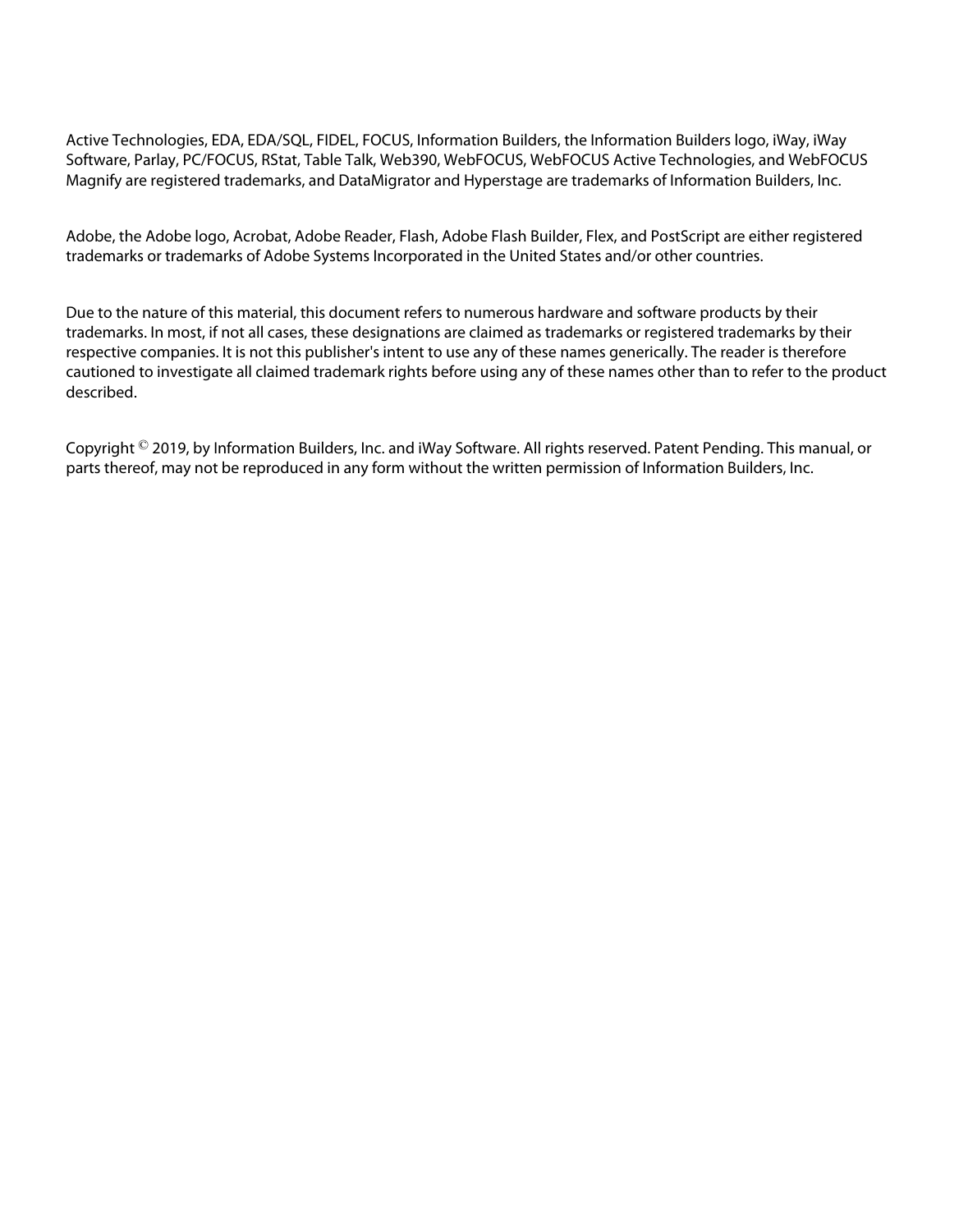## *Contents*

| 1. Omni-HealthData Instance and Master Services  13                                |  |
|------------------------------------------------------------------------------------|--|
|                                                                                    |  |
| PUT: /server/api/v1/server/instance?mode=&timeout= 13                              |  |
|                                                                                    |  |
|                                                                                    |  |
| GET: /server/api/v1/server/instance/{subject}/{sourceName}/{sourceInstanceId}15    |  |
|                                                                                    |  |
|                                                                                    |  |
| GET: /server/api/v1/server/master/{masterSubject}/{masterId} 16                    |  |
|                                                                                    |  |
|                                                                                    |  |
| POST: /api/v1/server/master?responseType=oid masterId18                            |  |
|                                                                                    |  |
|                                                                                    |  |
|                                                                                    |  |
|                                                                                    |  |
|                                                                                    |  |
|                                                                                    |  |
| DELETE: /server/api/v1/server/cdc/subscribe/{subscriptionId}22                     |  |
|                                                                                    |  |
|                                                                                    |  |
| PUT: /server/api/v1/server/cdc/subscribe/{subscriptionId}?status=ENABLE DISABLE 23 |  |
|                                                                                    |  |
|                                                                                    |  |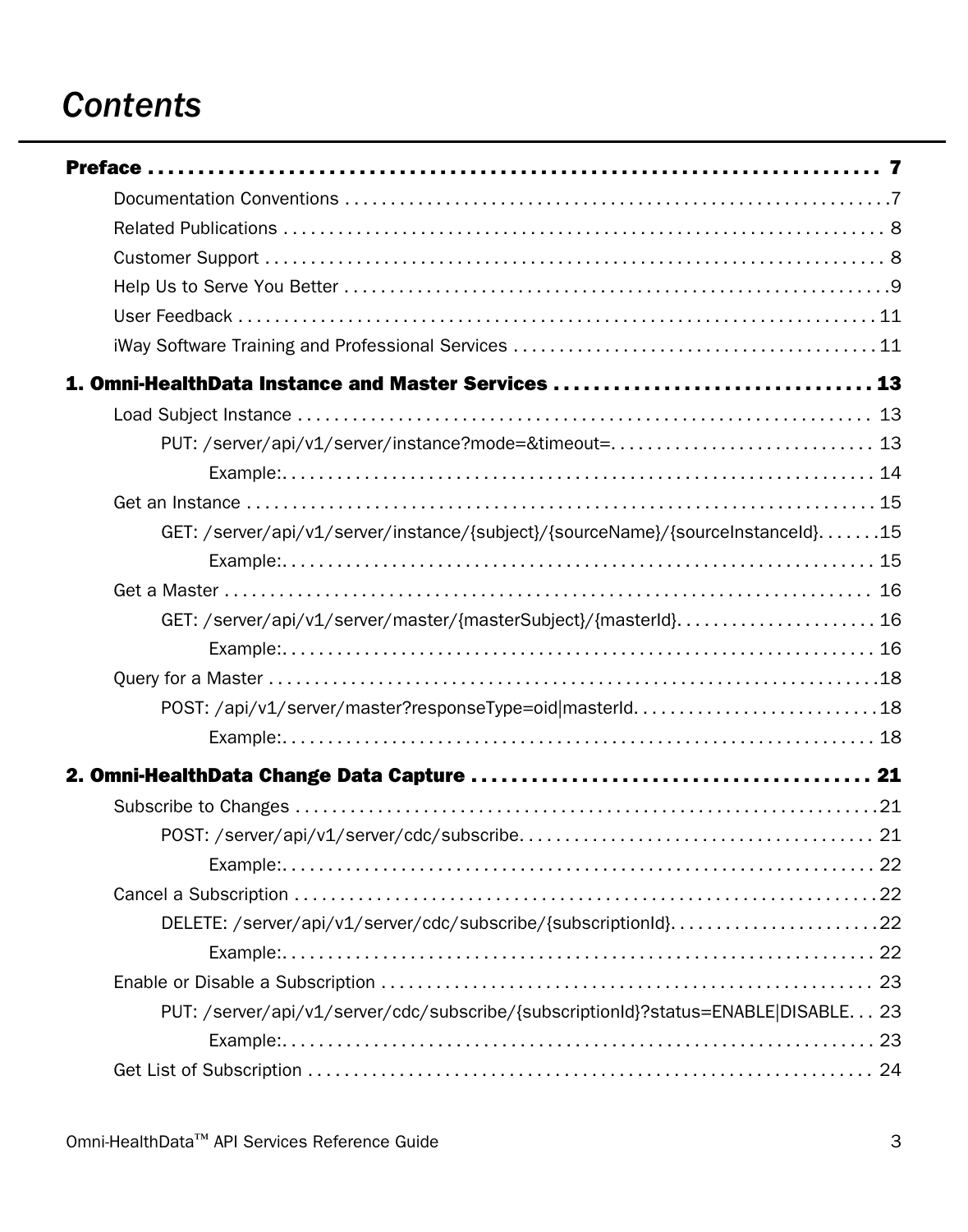| GET: /server/api/v1/server/cdc/start?interval= <seconds>25</seconds>  |  |
|-----------------------------------------------------------------------|--|
|                                                                       |  |
|                                                                       |  |
|                                                                       |  |
|                                                                       |  |
|                                                                       |  |
|                                                                       |  |
|                                                                       |  |
|                                                                       |  |
|                                                                       |  |
|                                                                       |  |
| GET: /server/api/v1/server/bulk/process/{subject}?batchId=&subject=31 |  |
|                                                                       |  |
|                                                                       |  |
|                                                                       |  |
|                                                                       |  |
|                                                                       |  |
|                                                                       |  |
|                                                                       |  |
|                                                                       |  |
|                                                                       |  |
|                                                                       |  |
|                                                                       |  |
|                                                                       |  |
|                                                                       |  |
|                                                                       |  |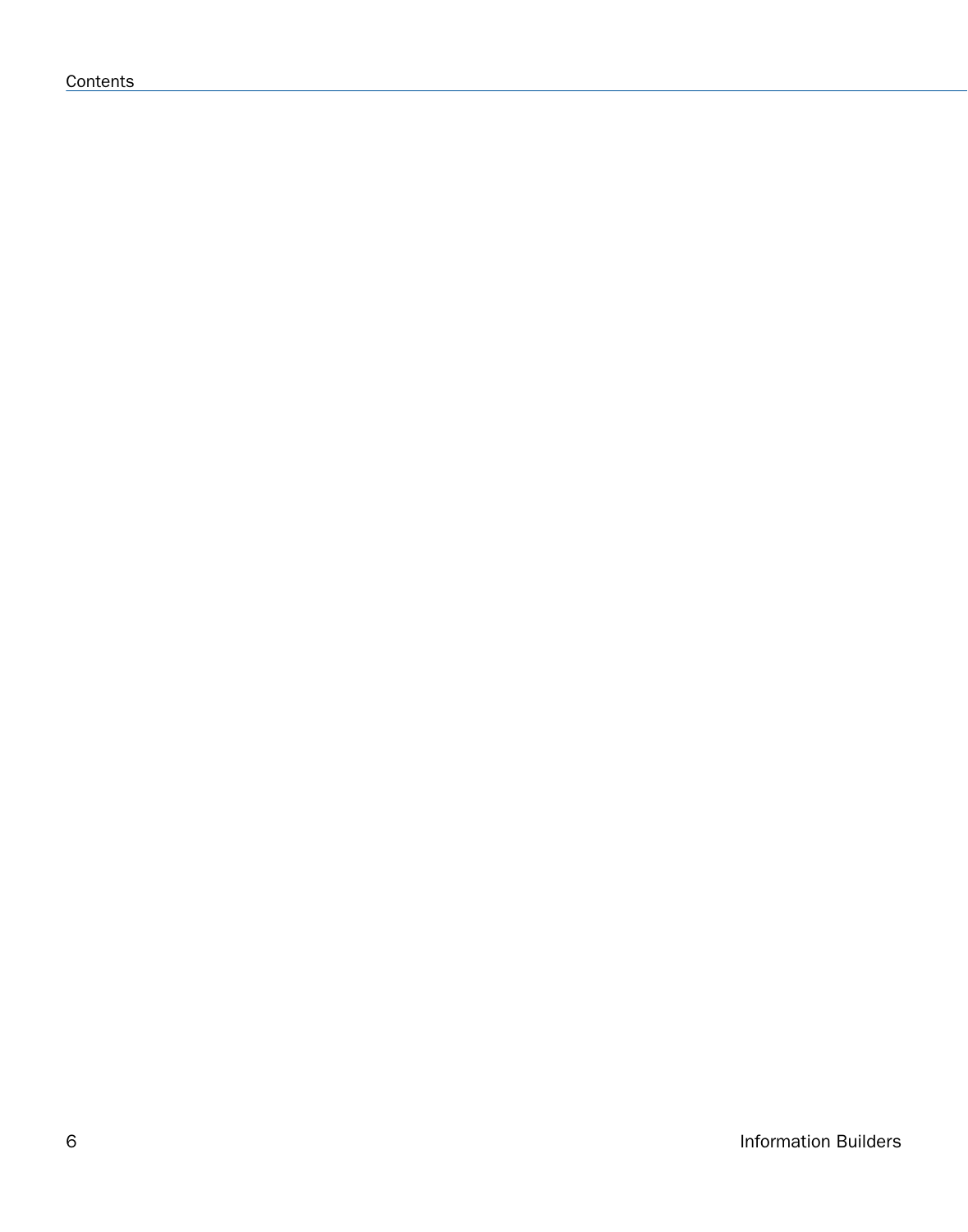<span id="page-6-0"></span>This documentation provides a reference for Omni-HealthData™ API Services. This manual is intended for developers and administrators of Omni-HealthData™.

#### How This Manual Is Organized

This manual includes the following chapters:

|   | Chapter/Appendix                                    | Contents                                                                                                                                                                                    |
|---|-----------------------------------------------------|---------------------------------------------------------------------------------------------------------------------------------------------------------------------------------------------|
| 1 | Omni-HealthData Instance<br>and Master Services     | Describes services used for subject instance and<br>master management.                                                                                                                      |
| 2 | Omni-HealthData Change<br>Data Capture              | Describes the Omni-HealthData change data<br>capture (CDC) services, which allow a client to<br>subscribe to changes of instance or master<br>records.                                      |
| З | Omni-HealthData Bulk Load                           | Describes the Omni-HealthData bulk loading API,<br>which supports the ability to load multiple Omni<br>Interface Documents (OID) and process the loaded<br>documents in a single operation. |
| 4 | Omni Server Status<br>Operations                    | Describes the Omni Server status API calls, which<br>allow for server state discovery, its health, and<br>operation mode.                                                                   |
| 5 | Omni Controller Deployed<br><b>Bundle Artifacts</b> | Describes API calls to download artifacts for a<br>deployed bundle.                                                                                                                         |

#### Documentation Conventions

The following table lists and describes the documentation conventions that are used in this manual.

| <b>Convention</b> | <b>Description</b>                                  |
|-------------------|-----------------------------------------------------|
| THIS TYPEFACE     | Denotes syntax that you must type exactly as shown. |
| or                |                                                     |
| this typeface     |                                                     |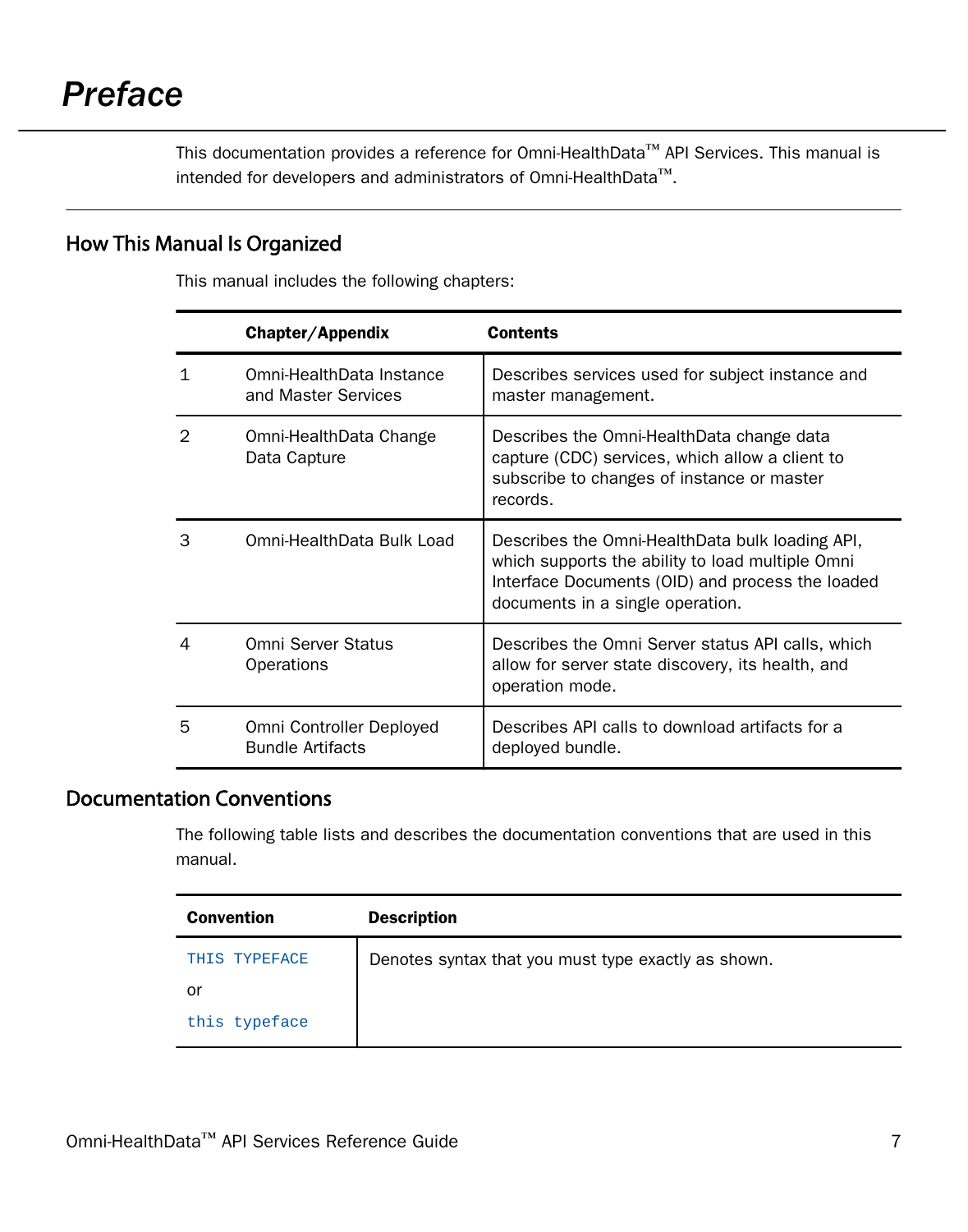<span id="page-7-0"></span>

| <b>Convention</b> | <b>Description</b>                                                                                                                                                                  |
|-------------------|-------------------------------------------------------------------------------------------------------------------------------------------------------------------------------------|
| this typeface     | Represents a placeholder (or variable), a cross-reference, or an<br>important term. It may also indicate a button, menu item, or dialog<br>box option that you can click or select. |
| underscore        | Indicates a default setting.                                                                                                                                                        |
| Key + Key         | Indicates keys that you must press simultaneously.                                                                                                                                  |
|                   | Indicates two or three choices. Type one of them, not the braces.                                                                                                                   |
|                   | Separates mutually exclusive choices in syntax. Type one of them,<br>not the symbol.                                                                                                |
|                   | Indicates that you can enter a parameter multiple times. Type only<br>the parameter, not the ellipsis ().                                                                           |
|                   | Indicates that there are (or could be) intervening or additional<br>commands.                                                                                                       |

### Related Publications

Visit our Technical Documentation Library at *[http://documentation.informationbuilders.com](http://www.iwaysoftware.com)*. You can also contact the Publications Order Department at (800) 969-4636.

#### Customer Support

Do you have questions about this product?

Join the Focal Point community. Focal Point is our online developer center and more than a message board. It is an interactive network of more than 3,000 developers from almost every profession and industry, collaborating on solutions and sharing every tips and techniques. Access Focal Point at *<http://forums.informationbuilders.com/eve/forums>*.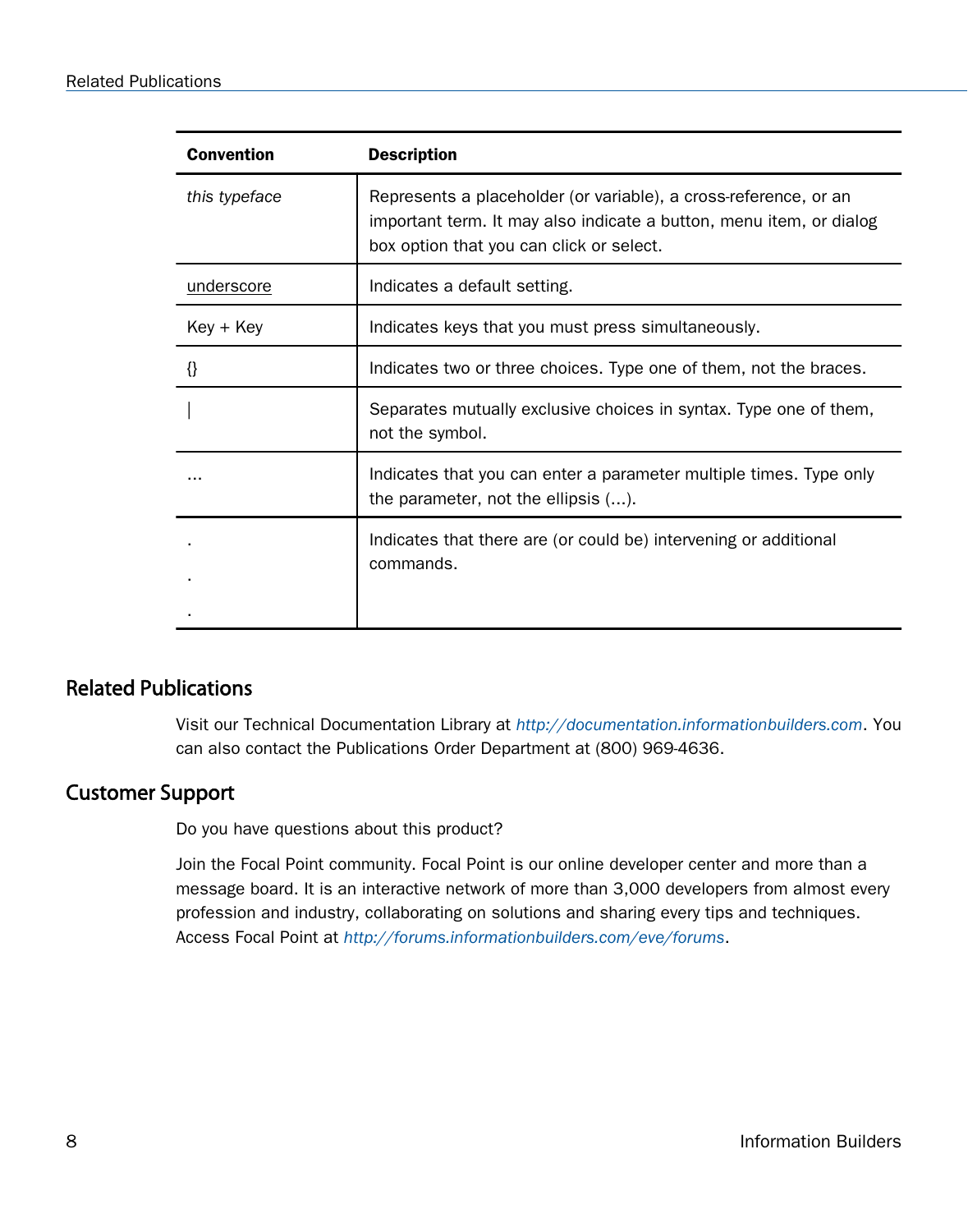<span id="page-8-0"></span>You can also access support services electronically, 24 hours a day, with InfoResponse Online. InfoResponse Online is accessible through our website, *[http://](http://techsupport.iwaysoftware.com/) [www.informationbuilders.com](http://techsupport.iwaysoftware.com/)*. It connects you to the tracking system and known-problem database at the Information Builders support center. Registered users can open, update, and view the status of cases in the tracking system and read descriptions of reported software issues. New users can register immediately for this service. The technical support section of *[www.informationbuilders.com](http://techsupport.iwaysoftware.com/)* also provides usage techniques, diagnostic tips, and answers to frequently asked questions.

Call Information Builders Customer Support Services (CSS) at (800) 736-6130 or (212) 736-6130. Customer Support Consultants are available Monday through Friday between 8:00 A.M. and 8:00 P.M. EST to address all your questions. Information Builders consultants can also give you general guidance regarding product capabilities. Be prepared to provide your sixdigit site code (*xxxx.xx*) when you call.

To learn about the full range of available support services, ask your Information Builders representative about InfoResponse Online, or call (800) 969-INFO.

#### Help Us to Serve You Better

To help our consultants answer your questions effectively, be prepared to provide specifications and sample files and to answer questions about errors and problems.

The following table lists the environment information that our consultants require.

| <b>Platform</b>         |  |
|-------------------------|--|
| <b>Operating System</b> |  |
| <b>OS Version</b>       |  |
| <b>JVM Vendor</b>       |  |
| <b>JVM Version</b>      |  |

The following table lists additional questions to help us serve you better.

| <b>Request/Question</b>                              | <b>Error/Problem Details or Information</b> |
|------------------------------------------------------|---------------------------------------------|
| Did the problem arise through<br>a service or event? |                                             |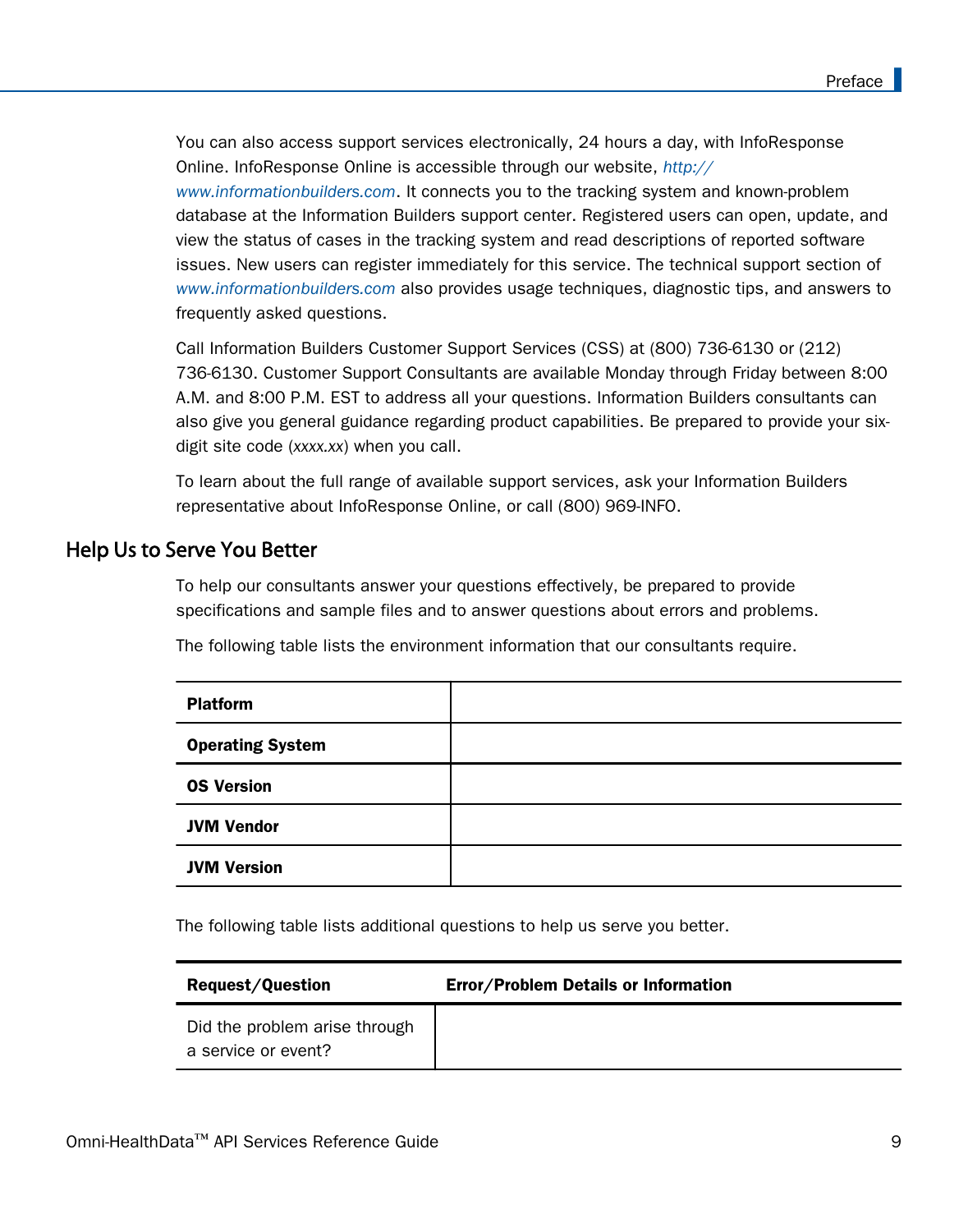| <b>Request/Question</b>                                                                                                               | Error/Problem Details or Information |
|---------------------------------------------------------------------------------------------------------------------------------------|--------------------------------------|
| Provide usage scenarios or<br>summarize the application that<br>produces the problem.                                                 |                                      |
| When did the problem start?                                                                                                           |                                      |
| Can you reproduce this<br>problem consistently?                                                                                       |                                      |
| Describe the problem.                                                                                                                 |                                      |
| Describe the steps to<br>reproduce the problem.                                                                                       |                                      |
| Specify the error messages.                                                                                                           |                                      |
| Any change in the application<br>environment: software<br>configuration, EIS/database<br>configuration, application, and<br>so forth? |                                      |
| Under what circumstance does<br>the problem not occur?                                                                                |                                      |

The following is a list of error and problem files that might be applicable.

- □ Input documents (XML instance, XML schema, non-XML documents)
- $\Box$  Transformation files
- **E** Error screen shots
- $\Box$  Error output files
- $\Box$  Trace files
- $\Box$  Custom functions and agents in use
- Diagnostic Zip
- Transaction log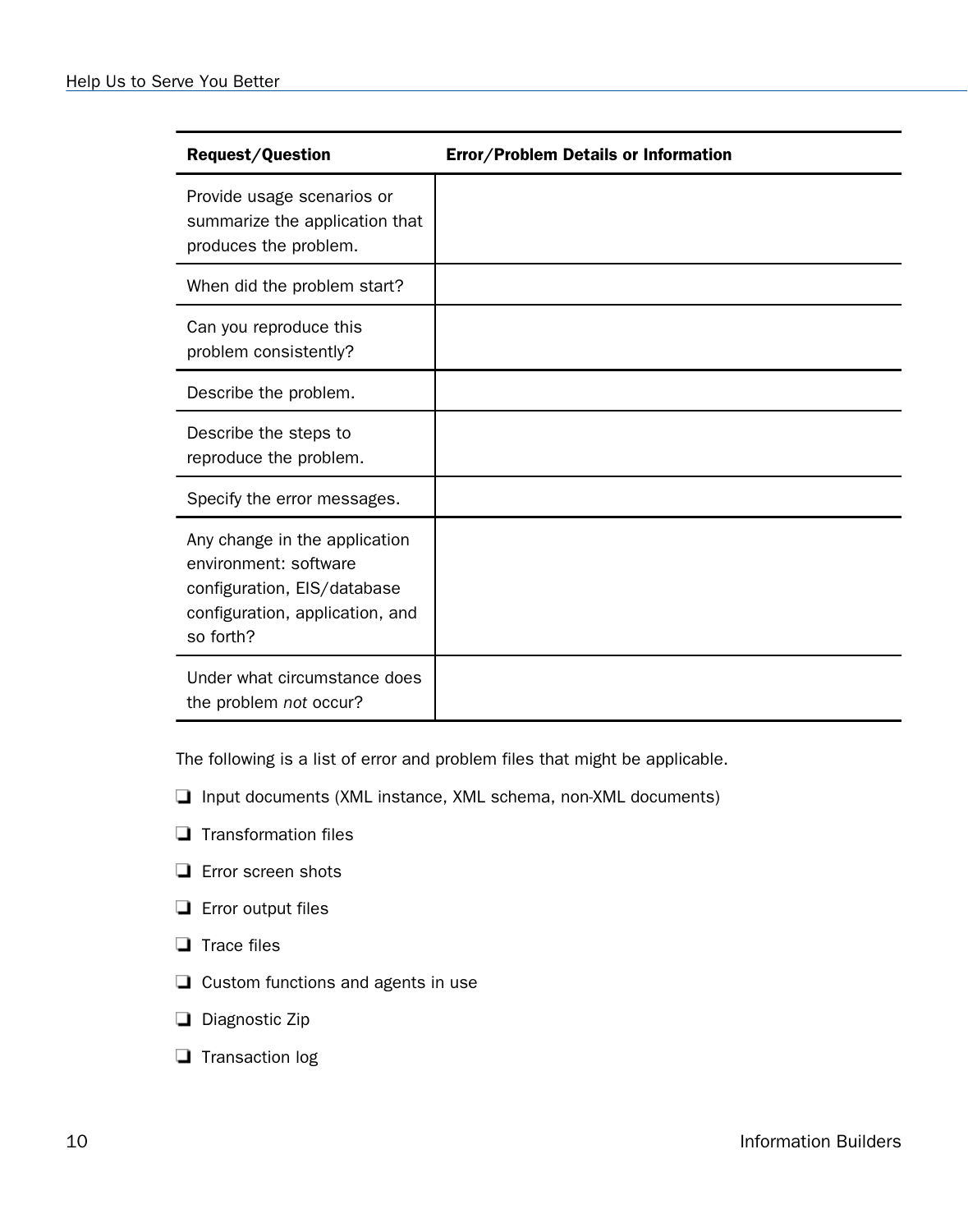#### <span id="page-10-0"></span>User Feedback

In an effort to produce effective documentation, the Technical Content Management staff welcomes your opinions regarding this document. Please use the Reader Comments form at the end of this document to communicate your feedback to us or to suggest changes that will support improvements to our documentation. You can also contact us through our website, *[http://documentation.informationbuilders.com/connections.asp](http://www.iwaysoftware.com)*.

Thank you, in advance, for your comments.

#### iWay Software Training and Professional Services

Interested in training? Our Education Department offers a wide variety of training courses for iWay Software and other Information Builders products.

For information on course descriptions, locations, and dates, or to register for classes, visit our website, *<http://education.informationbuilders.com>*, or call (800) 969-INFO to speak to an Education Representative.

Interested in technical assistance for your implementation? Our Professional Services department provides expert design, systems architecture, implementation, and project management services for all your business integration projects. For information, visit our website, *<http://www.informationbuilders.com/consulting>*.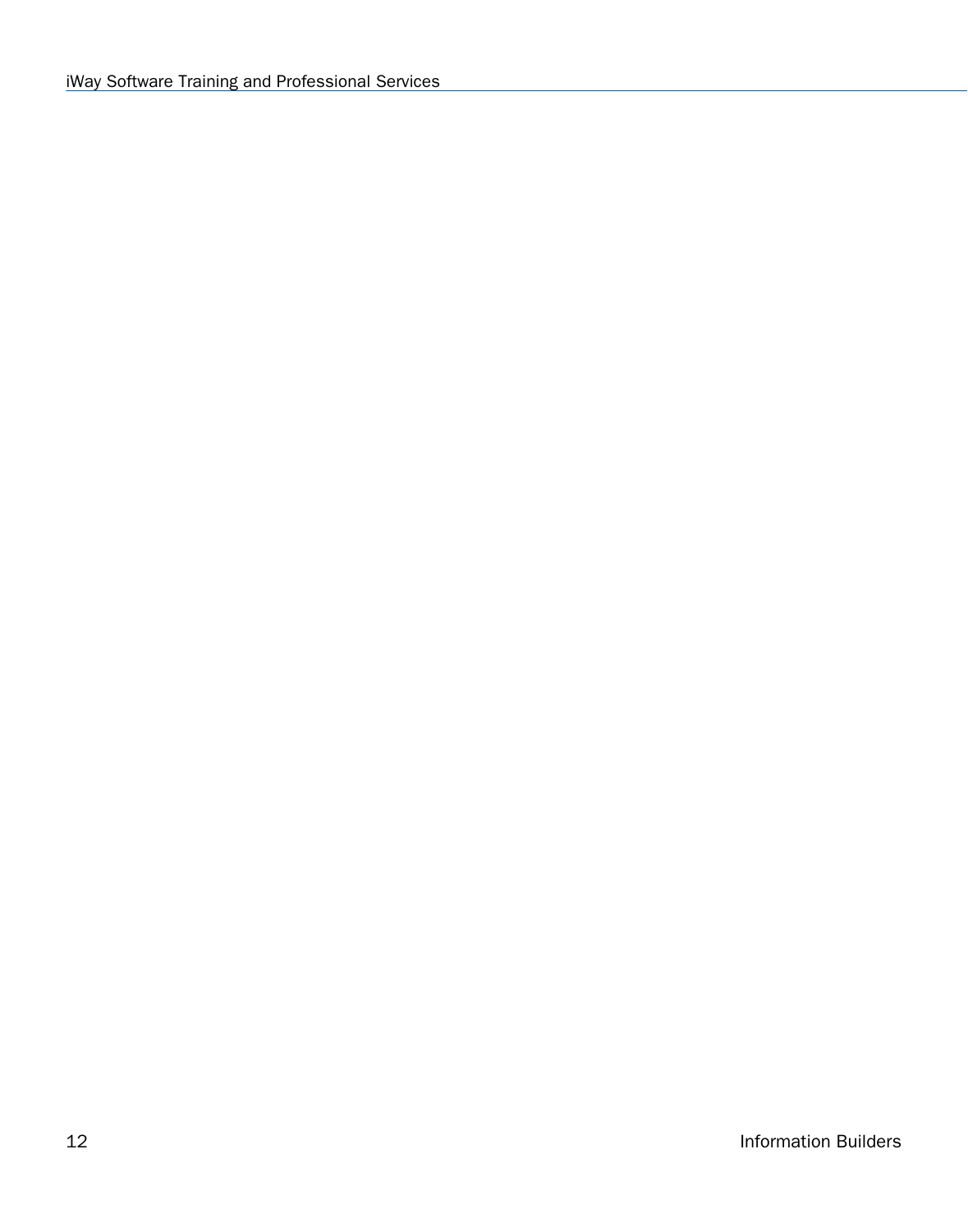### <span id="page-12-0"></span>**Chapter 1 Chapter 1** Omni-HealthData Instance and Master **Services**

The services described in this section are used for subject instance and master management. These services allow a consumer to read and write instances and read and sync with masters.

#### In this chapter:

- **Load Subject Instance**
- $\Box$  [Get an Instance](#page-14-0)
- □ [Get a Master](#page-15-0)
- $\Box$  [Query for a Master](#page-17-0)

#### Load Subject Instance

Use the following REST call to initiate the load and mastering process for a subject in Omni-HealthData. Omni-HealthData will take the subject information in the form of an OID XML and will perform requested cleansing, matching, and merging of the subject.

Omni-HealthData can process fully qualified or partial OID XML documents. The required SourceName and SourceInstanceId elements are used by Omni-HealthData to determine whether a subject is new or an update to a previous instance. Omni-HealthData will construct the best possible subject document by intelligently combining the current subject instance with previous instance data. This intelligent combination may be configured at the document, source, subject, or source/subject levels.

#### PUT: /server/api/v1/server/instance?mode=&timeout=

The data must be a correctly formatted OID XML, which minimally requires a SourceName and SourceInstanceId. The OID may be fully qualified or partially qualified.

- $\Box$  mode Specify the loading mode of sync or async. The default is async, as sync will block the caller until the data is fully processed or a timeout occurs.
- $\Box$  timeout When mode=sync, the caller will be blocked until the document is fully processed or until this timeout is exceeded.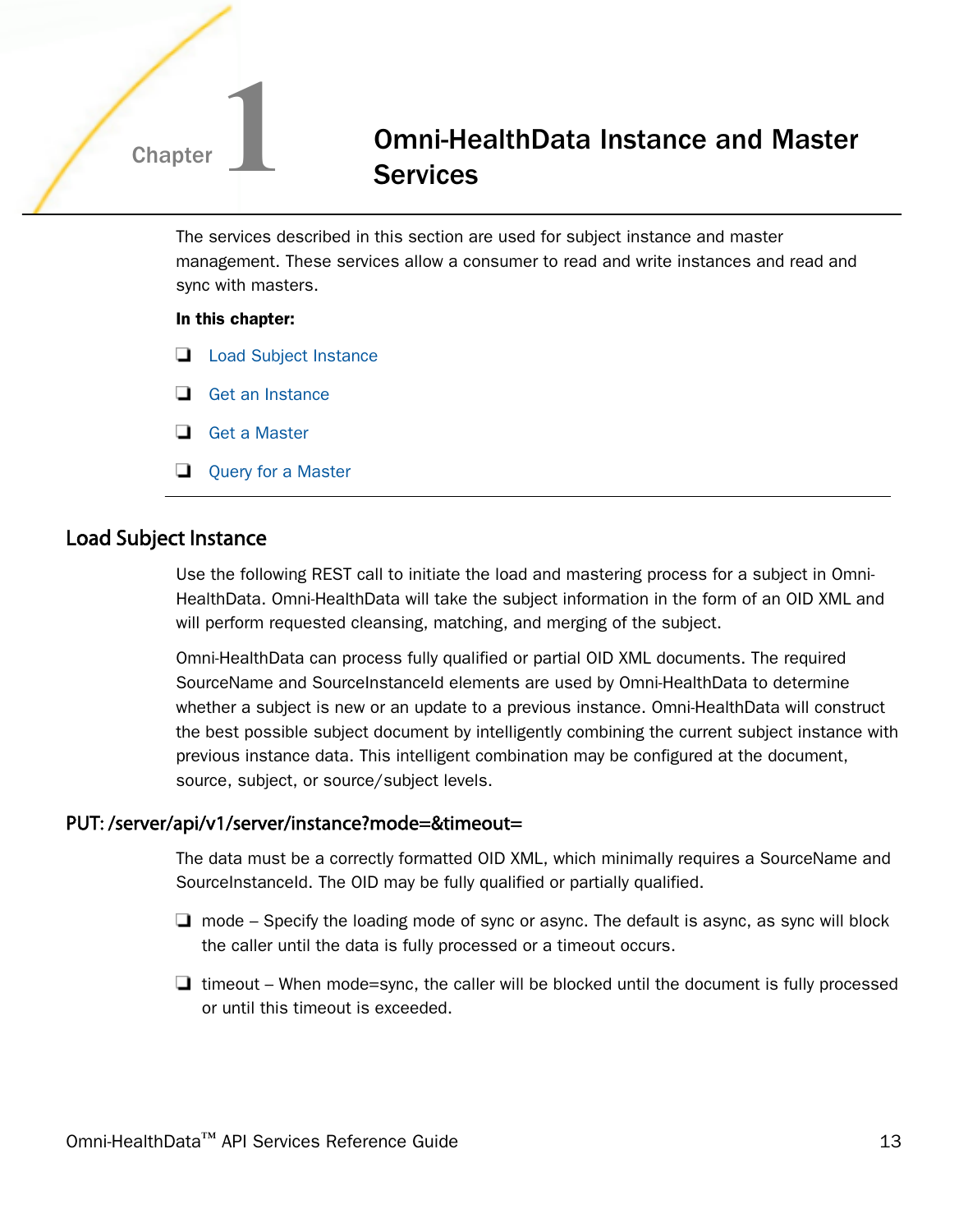#### <span id="page-13-0"></span>Example:

```
PUT https://localhost:9514/server/api/v1/server/instance
```

```
Content-Type: application/xml
    <customer>
        <SourceName>ReadTest</SourceName>
        <SourceInstanceId>ReadTestCustomer</SourceInstanceId>
        <cu_title>DEVELOPER</cu_title>
        <cu_salutation>MR</cu_salutation>
        <cu_suffix>PHD</cu_suffix>
        <cu_first_name>SCOTT</cu_first_name>
        <cu_middle_name>W</cu_middle_name>
        <cu_last_name>BISHOPP</cu_last_name>
        <cu_full_name>MR SCOTT W BISHOPP PHD</cu_full_name>
        <cu_gender>M</cu_gender>
        <cu_dob format="yyyy-MM-dd">1965-02-21</cu_dob>
        <cu_ssn>874-98-4546</cu_ssn>
        <cu_type>P</cu_type>
        <cu_bus_name>IBI</cu_bus_name>
        <cu_dba_name>SCOTTYB</cu_dba_name>
        <cust_addressOmniCollection>
          <customercust_address version="">
              <SourceName>ReadTest</SourceName>
              <SourceInstanceId>ReadTest:address</SourceInstanceId>
            <ad_1>4212 S LIVONIA RD</ad_1>
            <ad_2>ATTN: SCOTT BISHOPP</ad_2>
            <ad_city>LIVONIA</ad_city>
            <ad_state>NY</ad_state>
            <ad_zip>14487</ad_zip>
           <sub>ad</sub> zip4>0212</ad zip4></sub>
            <ad_country>US</ad_country>
          </customercust_address>
        </cust_addressOmniCollection> </customer>
- response -
200 OK
Server: Apache-Coyote/1.1
X-Application-Context: application:9500
Content-Type: application/xml;charset=UTF-8
Content-Length: 202
Date: Tue, 08 May 2018 15:34:06 GMT
<RestResponse> 
   <status>0</status> 
   <statusText></statusText> 
   <responseType>java.lang.String</responseType> 
   <response>
   Submitted request for customer:ReadTest:ReadTestCustomer
   </response>
</RestResponse>
```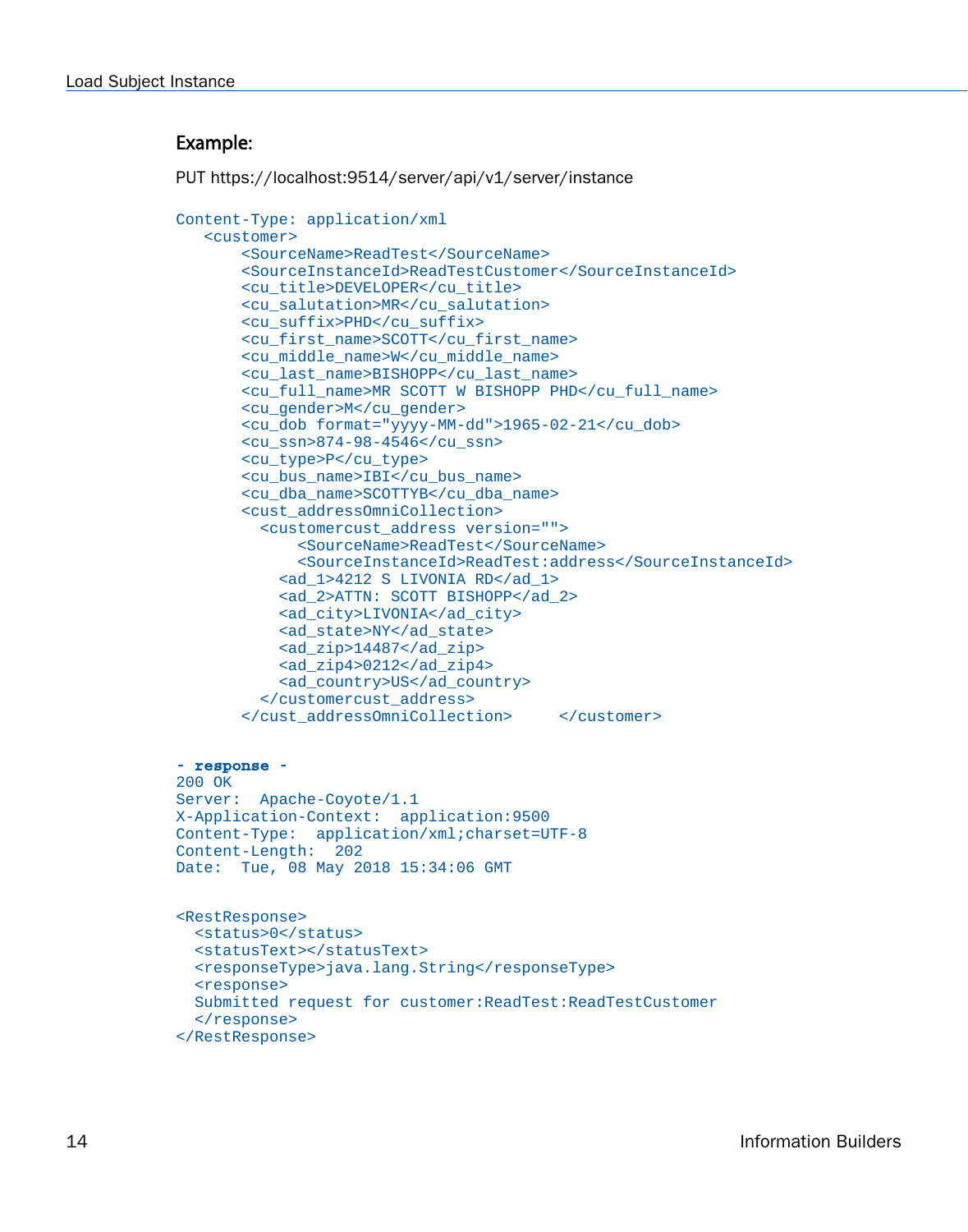#### <span id="page-14-0"></span>Get an Instance

Use the following service to get an instance using its unique identifier.

#### GET: /server/api/v1/server/instance/{subject}/{sourceName}/{sourceInstanceId}

- $\Box$  {subject} Required subject name.
- $\Box$  {sourceName} Required source name of the instance.
- $\Box$  {sourceInstanceId} Required instance identifier.

#### Example:

GET https://localhost:9514/server/api/v1/server/instance/customer/ReadTest/ ReadTestCustomer

#### -- response --

```
200 OK
Server: Apache-Coyote/1.1
X-Application-Context: application:9500
Content-Type: application/xml;charset=UTF-8
Content-Length: 1256
Date: Tue, 08 May 2018 15:42:07 GMT
```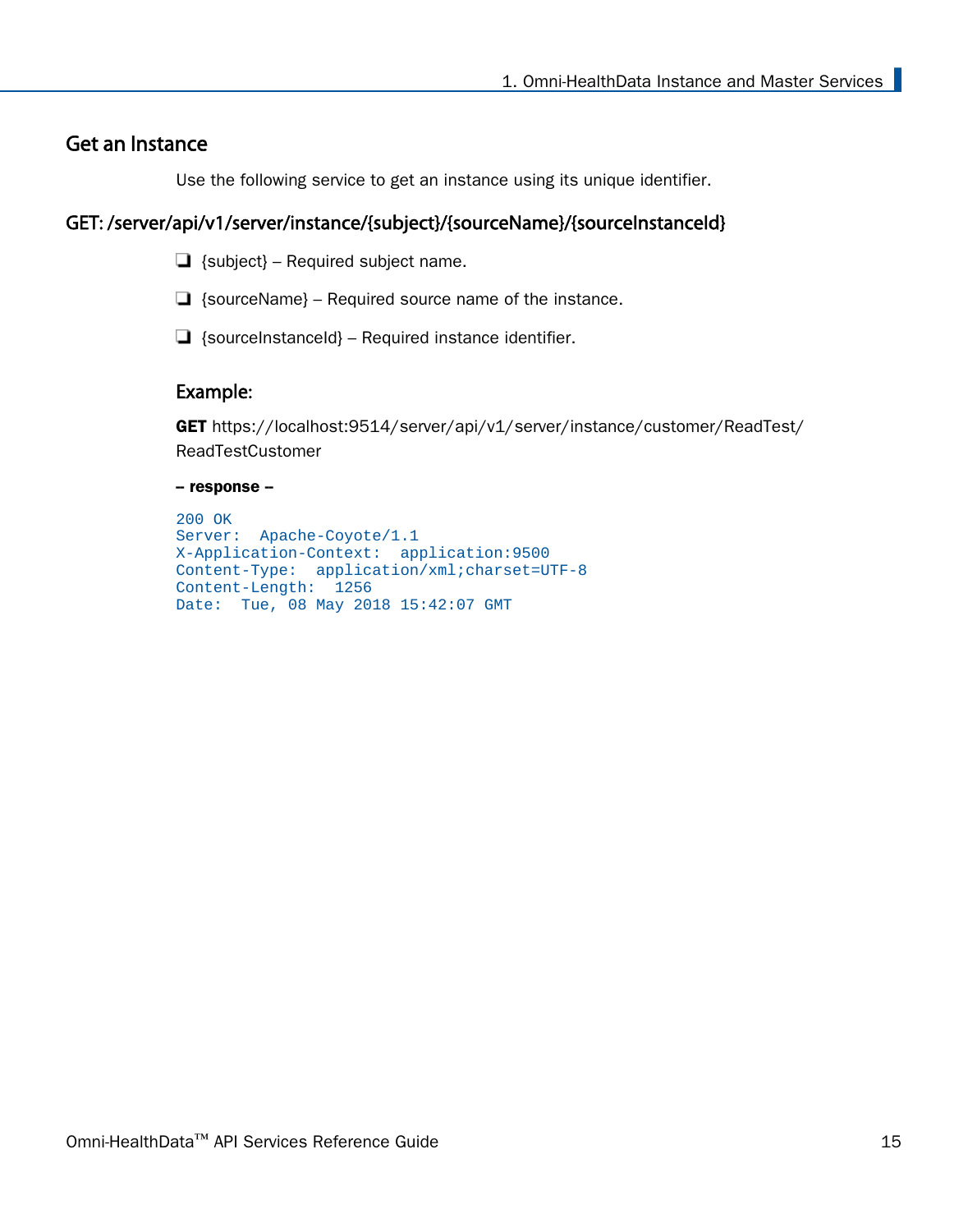```
<RestResponse> 
<status>0</status> 
<statusText></statusText> 
<responseType>java.lang.String</responseType> <response>
<customer>
   <SourceName>ReadTest</SourceName> 
   <SourceInstanceId>ReadTestCustomer</SourceInstanceId> 
   <MasterId>26</MasterId> 
   <cu_title>Developer</cu_title> 
   <cu_salutation>Mr</cu_salutation> 
   <cu_suffix>Phd</cu_suffix> 
   <cu_first_name>Scott</cu_first_name> 
   <cu_middle_name>W</cu_middle_name> 
   <cu_last_name>Bishopp</cu_last_name> 
   <cu_full_name>Mr Scott W Bishopp Phd</cu_full_name> 
   <cu_gender>M</cu_gender> 
   <cu_dob format="yyyy-MM-dd">1965-02-21</cu_dob> 
   <cu_ssn>874-98-4546</cu_ssn> 
   <cu_type>P</cu_type> 
   <cu_bus_name>IBI</cu_bus_name> 
   <cu_dba_name>SCOTTYB</cu_dba_name> 
   <cust_addressOmniCollection> 
     <customercust_address>
       <SourceName>ReadTest</SourceName> 
       <SourceInstanceId>ReadTest:address</SourceInstanceId> 
      <ad 1>4212 S LIVONIA RD</ad 1>
       <ad_2>ATTN: SCOTT BISHOPP</ad_2> 
       <ad_city>LIVONIA</ad_city> 
      <ad state>NY</ad state>
       <ad_zip>14487</ad_zip> 
       <ad_zip4>0212</ad_zip4> 
       <ad_country>US</ad_country> 
     </customercust_address>
   </cust_addressOmniCollection> 
</customer>
</response>
</RestResponse>
```
#### Get a Master

Use the following service to get a master with a specified master ID.

#### GET: /server/api/v1/server/master/{masterSubject}/{masterId}

 $\Box$  {masterSubject} – Name of mastered subject.

 $\Box$  {masterId} – Master ID.

#### Example:

GET https://localhost:9514/server/api/v1/server/master//customerMaster/26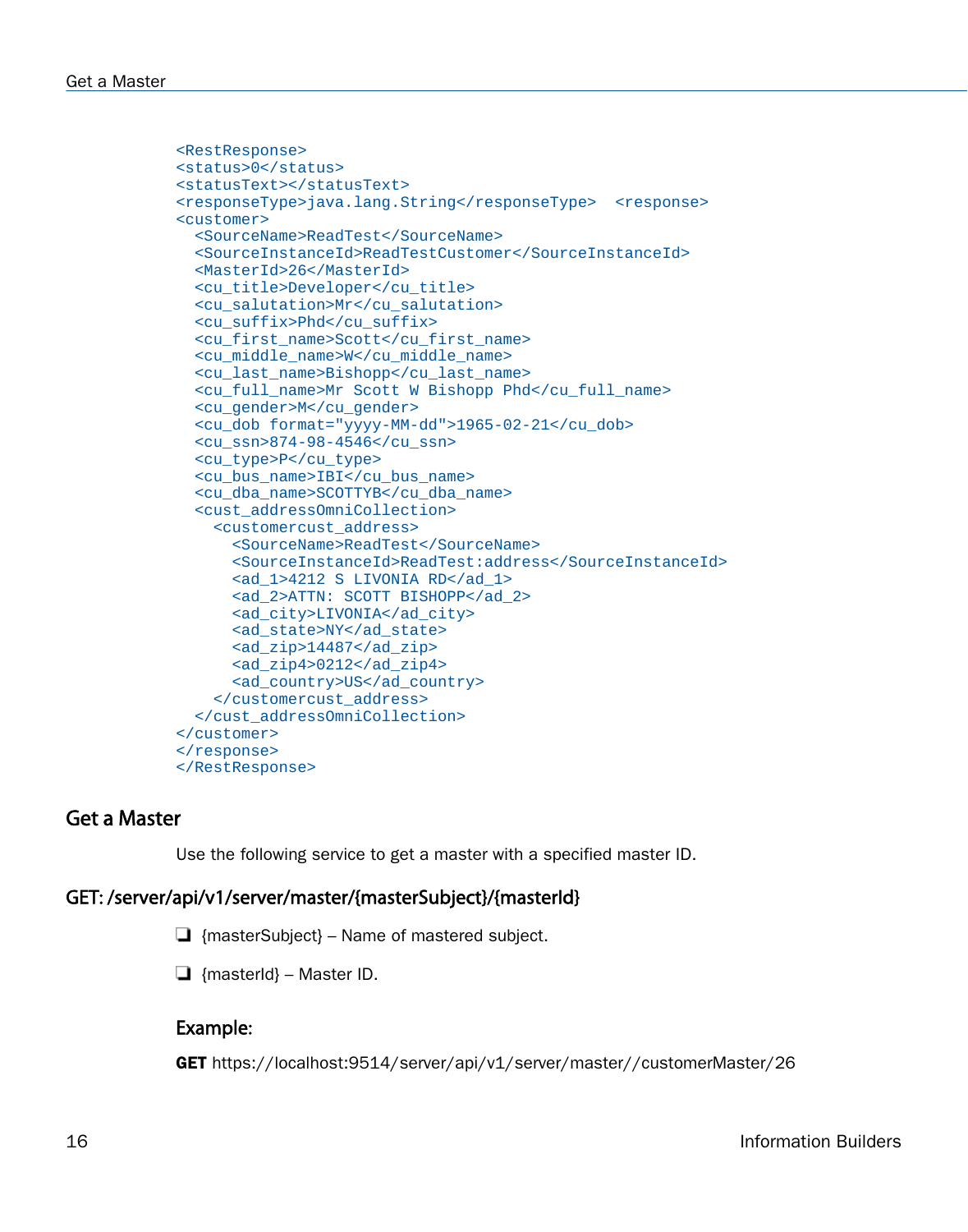```
-- response --
```

```
200 OK
Server: Apache-Coyote/1.1
X-Application-Context: application:9500
Content-Type: application/xml;charset=UTF-8
Content-Length: 1146<br>Date: Tue, 08 May
                 May 2018 15:51:20 GMT
<RestResponse> 
<status>0</status> 
<statusText></statusText> 
<responseType>java.lang.String</responseType> <response>
<customerMaster>
   <MasterId>26</MasterId> 
   <cu_title>Developer</cu_title> 
   <cu_salutation>Mr</cu_salutation> 
   <cu_suffix>Phd</cu_suffix> 
   <cu_first_name>Scott</cu_first_name> 
   <cu_middle_name>W</cu_middle_name> 
   <cu_last_name>Bishopp</cu_last_name> 
   <cu_full_name>Mr Scott W Bishopp Phd</cu_full_name> 
   <cu_gender>M</cu_gender> 
   <cu_dob format="yyyy-MM-dd">1965-02-21</cu_dob> 
   <cu_ssn>874-98-4546</cu_ssn> 
   <cu_type>P</cu_type> 
   <cu_bus_name>IBI</cu_bus_name> 
   <cu_dba_name>SCOTTYB</cu_dba_name> 
   <cust_addressOmniCollection> 
     <customercust_addressMaster>
       <MasterChildId>customer:26:cust_address:1</MasterChildId> 
       <ad_1>4212 S LIVONIA RD</ad_1> 
       <ad_2>ATTN: SCOTT BISHOPP</ad_2> 
       <ad_city>LIVONIA</ad_city> 
       <ad_state>NY</ad_state> 
       <ad_zip>14487</ad_zip> 
      <sub>ad</sub> zip4>0212</ad zip4></sub>
       <ad_country>US</ad_country> 
     </customercust_addressMaster>
   </cust_addressOmniCollection> 
</customerMaster>
</response>
</RestResponse>
```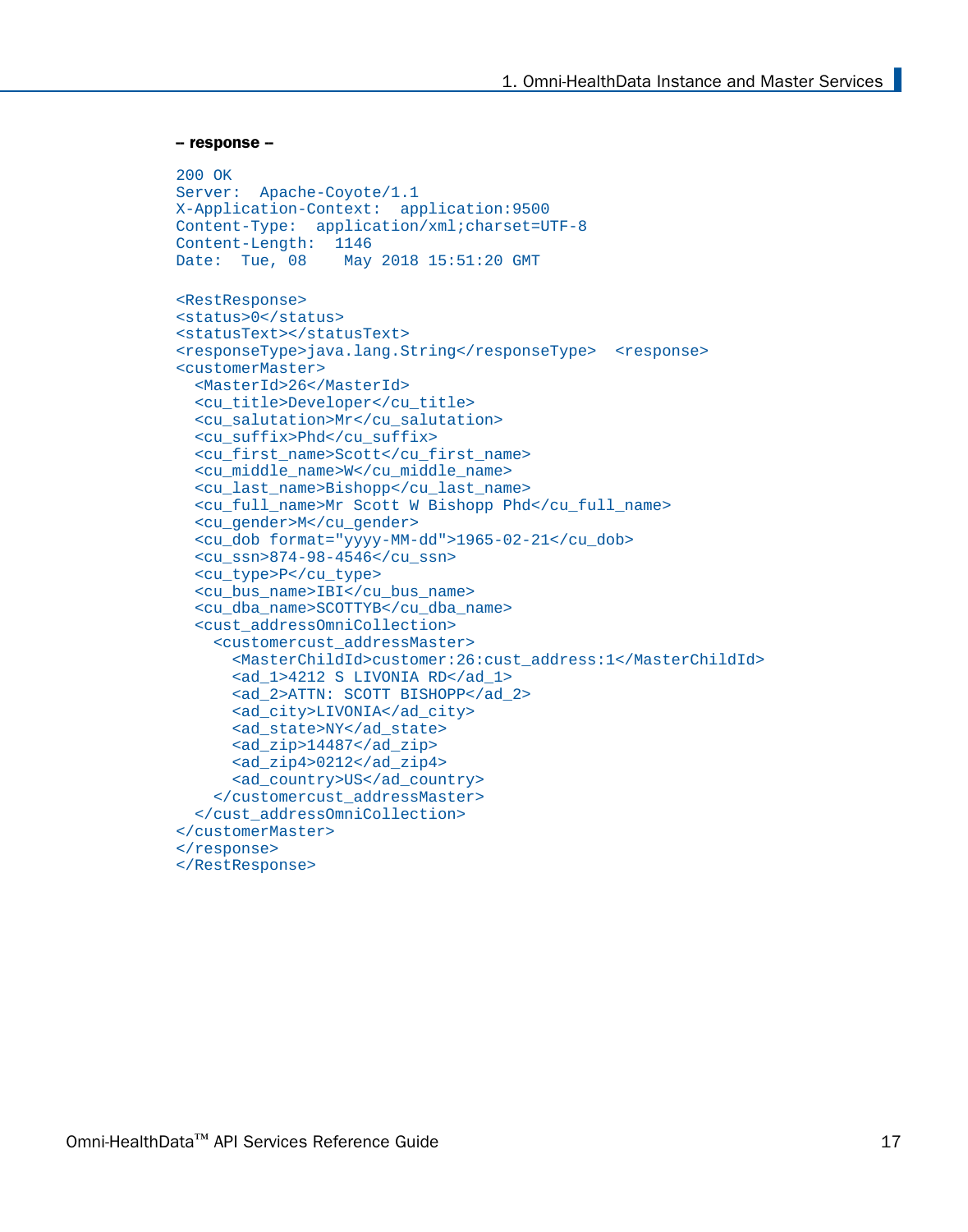#### <span id="page-17-0"></span>Query for a Master

Use the following REST call to check if subject data matches any currently mastered subject. This service expects data in the form of a subject OID with data used for the defined matching criteria. This service will NOT cause changes in any instance or master data, including the matching indexes.

The implementation of this service will cause execution of defined cleansing plans against the input data to ensure it is standardized before the match attempt. After cleansing, the READ ONLY matching service will be executed to see if a high confidence match and associated master are available.

If a match is available this service can respond with the master ID or the full master XML document based on the responseType parameter. If a match is not found, the service will respond with an HTTP status of 404 (Not Found).

#### POST: /api/v1/server/master?responseType=oid|masterId

The body of the post must be a properly formatted XML OID. Only the data used for the matching service is evaluated and other data will simply be ignored.

Note: This will NOT create data in Omni-HealthData.

#### Example:

POST https://localhost:9514/server/api/v1/server/master?responseType=oid

Content-Type: application/xml

```
<customer> 
     <cu_first_name>SCOTT</cu_first_name> 
     <cu_middle_name>W</cu_middle_name> 
     <cu_last_name>BISHOPP</cu_last_name> 
    <cu_gender>M</cu_gender> 
    <cu_dob format="yyyy-MM-dd hh:mm:ss">1965-02-21 01:34:09</cu_dob> 
     <cu_ssn>874-98-4546</cu_ssn> 
</customer>
```
#### -- response --

```
200 OK
Server: Apache-Coyote/1.1
X-Application-Context: application:9500
Content-Type: application/xml;charset=UTF-8
Content-Length: 1146
Date: Tue, 08 May 2018 16:00:47 GMT
```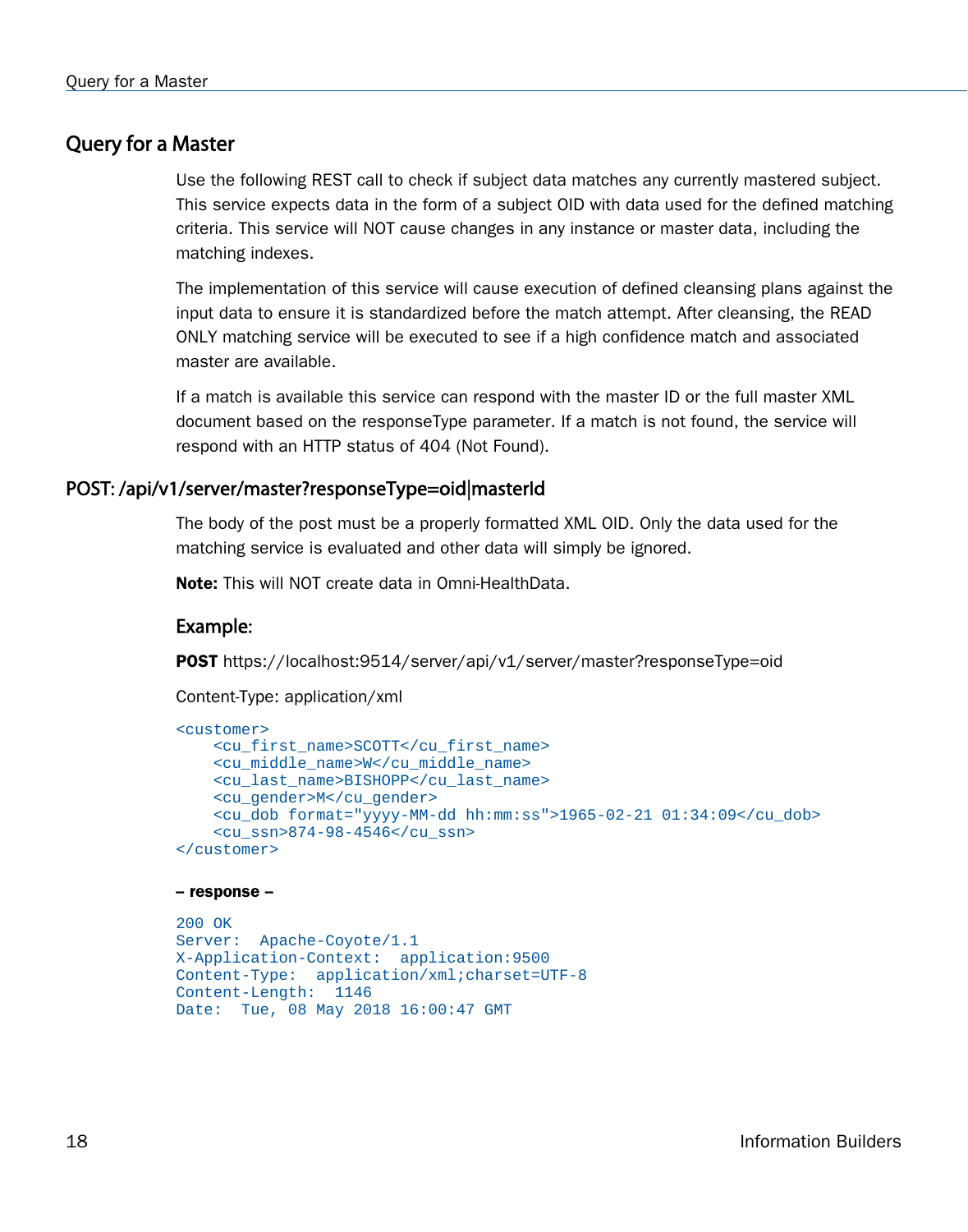```
<RestResponse> 
<status>0</status> 
<statusText></statusText> 
<responseType>java.lang.String</responseType> 
<response>
<customerMaster>
   <MasterId>26</MasterId> 
   <cu_title>Developer</cu_title> 
   <cu_salutation>Mr</cu_salutation> 
   <cu_suffix>Phd</cu_suffix> 
   <cu_first_name>Scott</cu_first_name> 
   <cu_middle_name>W</cu_middle_name> 
   <cu_last_name>Bishopp</cu_last_name> 
   <cu_full_name>Mr Scott W Bishopp Phd</cu_full_name> 
   <cu_gender>M</cu_gender> 
   <cu_dob format="yyyy-MM-dd">1965-02-21</cu_dob> 
   <cu_ssn>874-98-4546</cu_ssn> 
   <cu_type>P</cu_type> 
   <cu_bus_name>IBI</cu_bus_name> 
   <cu_dba_name>SCOTTYB</cu_dba_name> 
   <cust_addressOmniCollection> 
     <customercust_addressMaster>
       <MasterChildId>customer:26:cust_address:1</MasterChildId> 
       <ad_1>4212 S LIVONIA RD</ad_1> 
       <ad_2>ATTN: SCOTT BISHOPP</ad_2> 
       <ad_city>LIVONIA</ad_city> 
      <ad state>NY</ad state>
       <ad_zip>14487</ad_zip> 
      <sub>ad</sub> zip4>0212</ad zip4></sub>
       <ad_country>US</ad_country> 
     </customercust_addressMaster>
   </cust_addressOmniCollection> 
</customerMaster>
</response>
</RestResponse>
```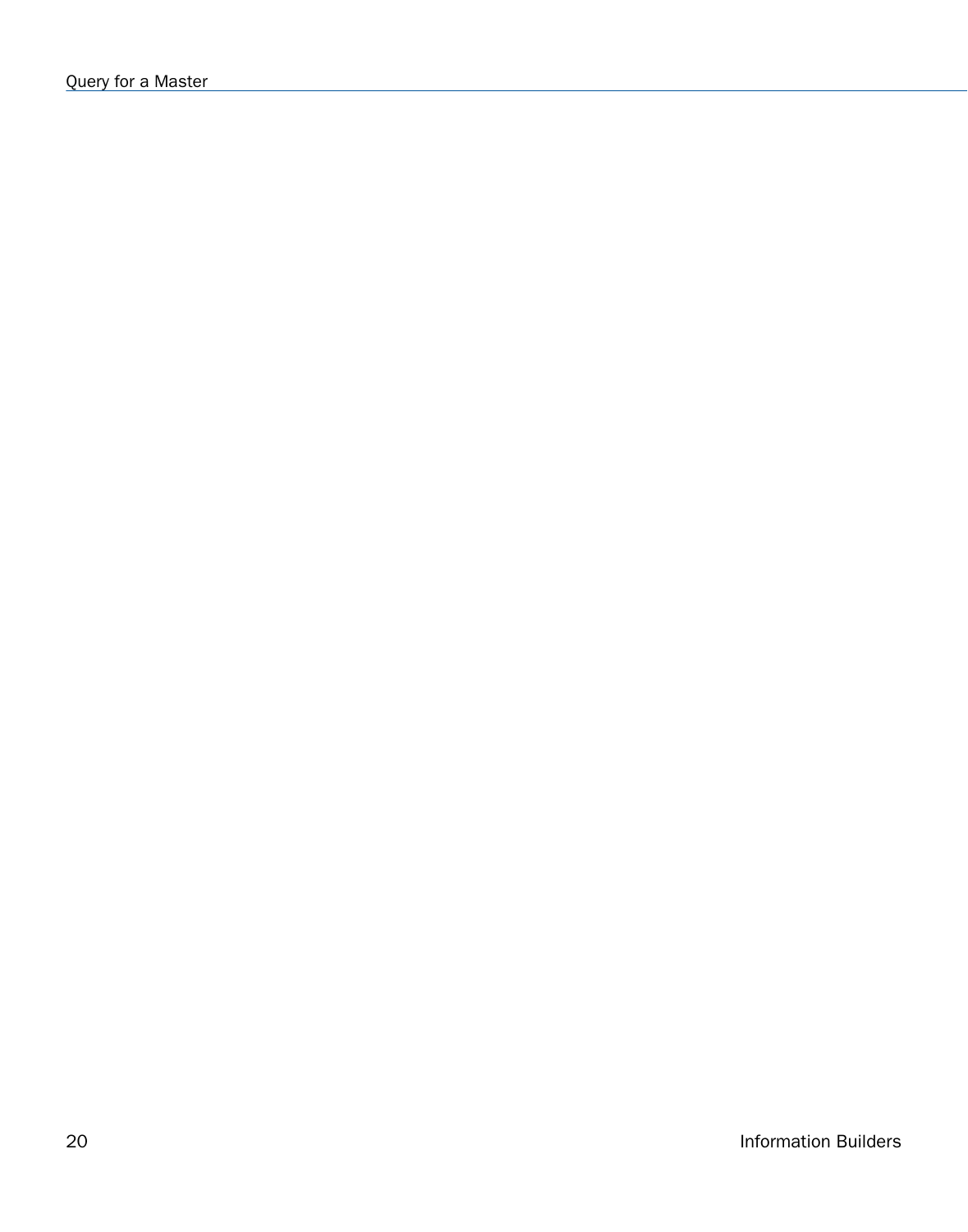<span id="page-20-0"></span>

### Omni-HealthData Change Data Capture

The Omni-HealthData change data capture (CDC) services allow a client to subscribe to changes of instance or master records. When subscribed, changes are detected, and the instance or master OID will be published to a location that the subscriber designated.

#### In this chapter:

- $\Box$  Subscribe to Changes
- **Q** [Cancel a Subscription](#page-21-0)
- [Enable or Disable a Subscription](#page-22-0)
- [Get List of Subscription](#page-23-0)
- [Get Change Data Capture Process Status](#page-23-0)
- [Start the Change Data Capture Process](#page-24-0)
- $\Box$  [Stop the Change Data Capture Process](#page-25-0)

#### Subscribe to Changes

Use the following REST call to subscribe to changes for a specific subject instance or master. The payload sent to the destination will be the OID that has been modified.

#### POST: /server/api/v1/server/cdc/subscribe

The data body is the configuration information about where to publish, the subscriber and optional the source to watch.

```
<SubscriptionConfiguration>
       <subject/>
       <source/>
       <subscriber/>
       <connectionType/>
      \langle \text{url}\rangle</SubscriptionConfiguration>
```
 $\Box$  subject – Required subject to subscribe to. This may be an instance or master subject.

 $\Box$  source – Optional source when subscribing to instance changes.

 $\Box$  subscriber – Required identifier of the subscriber.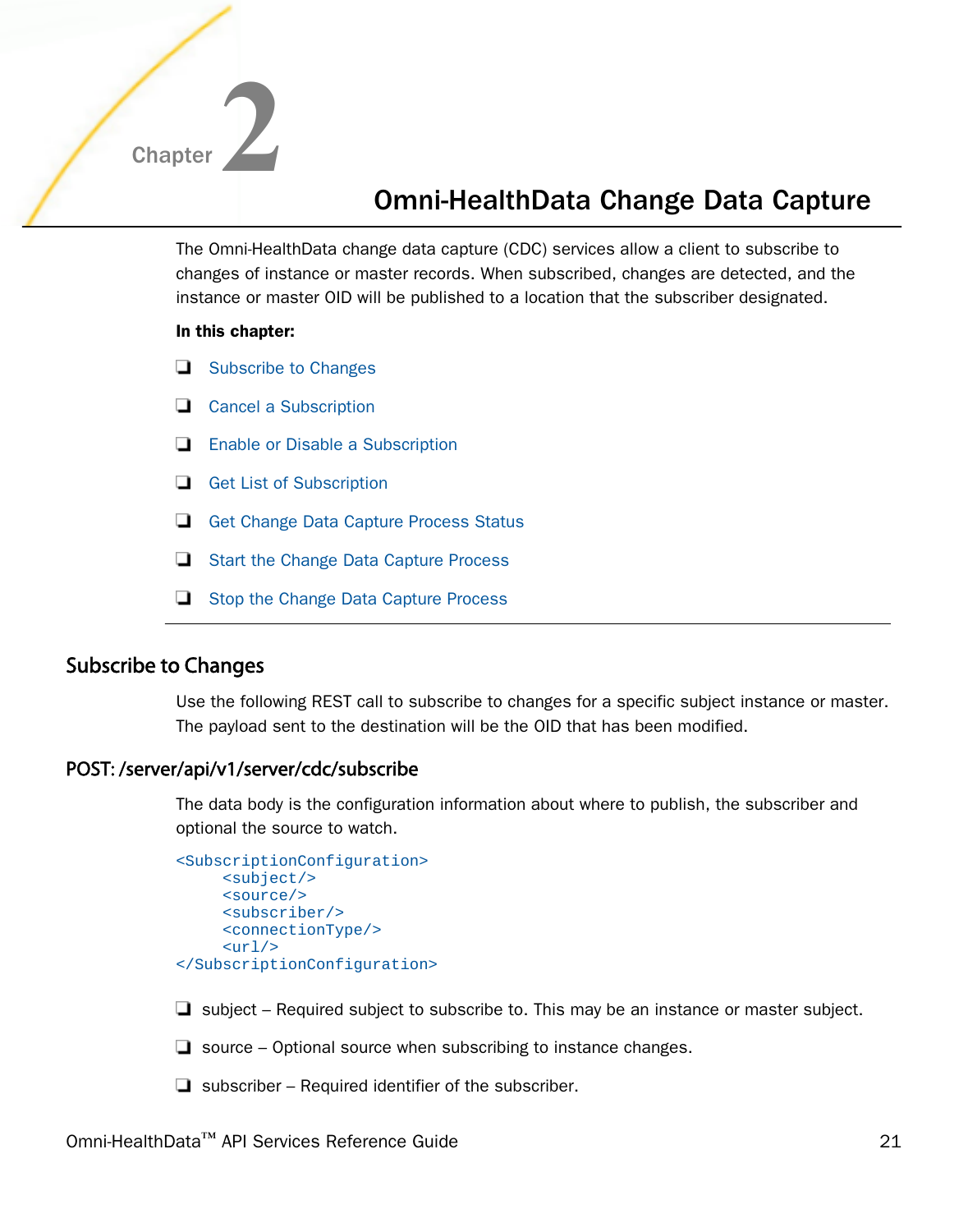<span id="page-21-0"></span> $\Box$  connectionType – Required connection type, which must be set to REST.

 $\Box$  url – Required when the connectionType is REST and is used to specify the endpoint that can accept the POST operation.

#### Response:

A RestResponse will be returned with the <response> containing the unique subscription ID.

#### Example:

POST https://localhost:9514/server/api/v1/server/cdc/subscribe

Content-Type: application/xml

```
<SubscriptionConfiguration>
   <subject>customer</subject>
   <subscriber>Test</subscriber>
   <connectionType>rest</connectionType> 
   <url>
     https://localhost:9514/server/api/v1/server/cdc/subscribe/loopback
  \langle \text{curl} \rangle</SubscriptionConfiguration>
```

```
-- response --
```

```
200 OK
Server: Apache-Coyote/1.1
X-Application-Context: application:9500
Content-Type: application/xml;charset=UTF-8
Transfer-Encoding: chunked
Date: Thu, 03 May 2018 11:37:45 GMT
<RestResponse>
  <status>0</status>
  <statusText/>
  <responseType>java.lang.String</responseType>
   <response>271192d4-48d0-4e91-869e-dc1b477311be</response>
</RestResponse>
```
#### Cancel a Subscription

Use the following REST call to cancel a subscription.

#### DELETE: /server/api/v1/server/cdc/subscribe/{subscriptionId}

Specify the subscription ID to cancel.

#### Example:

```
DELETE https://localhost:9514/server/api/v1/server/cdc/subscribe/
271192d4-48d0-4e91-869e-dc1b477311be
```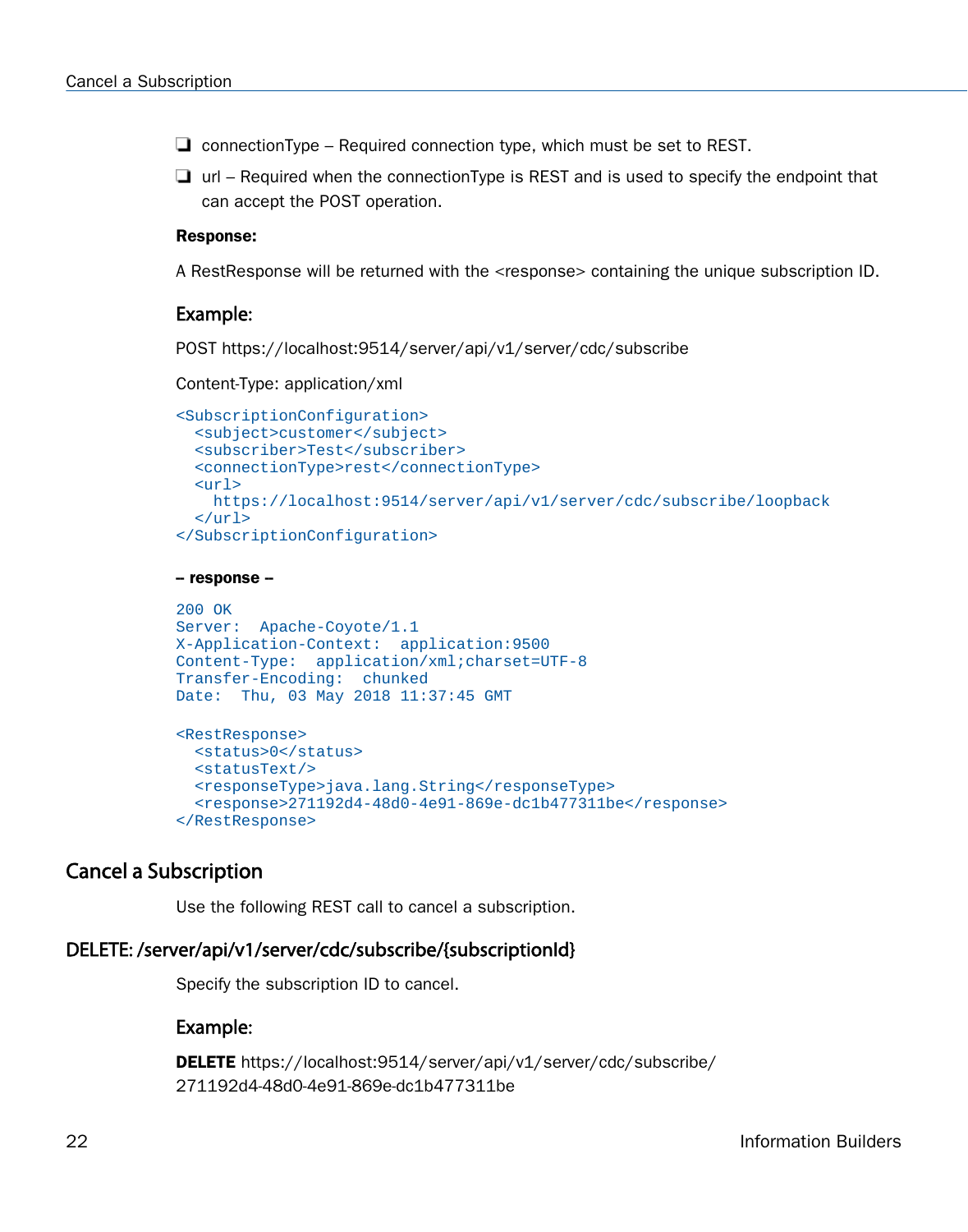```
-- response --
200 OK
Server: Apache-Coyote/1.1
X-Application-Context: application:9500
Content-Type: application/xml;charset=UTF-8
Transfer-Encoding: chunked
Date: Thu, 03 May 2018 11:39:19 GMT
<RestResponse>
  <status>0</status>
   <statusText/>
  <responseType>java.lang.String</responseType>
  <response>271192d4-48d0-4e91-869e-dc1b477311be</response>
</RestResponse>
```
#### Enable or Disable a Subscription

Use the following REST call to enable or disable a subscription. When a subscription is disabled no changes will be set to the subscriber.

#### PUT: /server/api/v1/server/cdc/subscribe/{subscriptionId}?status=ENABLE|DISABLE

Specify the subscription ID and the new status of the subscription.

#### Example:

PUT https://localhost:9514/server/api/v1/server/cdc/subscribe/5f1021c3-234b-4a05ae88-86ff6af8aa8e?status=disable

Content-Type: application/xml

-- response --

```
200 OK
Server: Apache-Coyote/1.1
X-Application-Context: application:9500
Content-Type: application/xml;charset=UTF-8
Transfer-Encoding: chunked
Date: Thu, 03 May 2018 11:41:36 GMT
<RestResponse>
  <status>0</status>
   <statusText/>
  <responseType>java.lang.String</responseType>
  <response>DISABLED</response>
```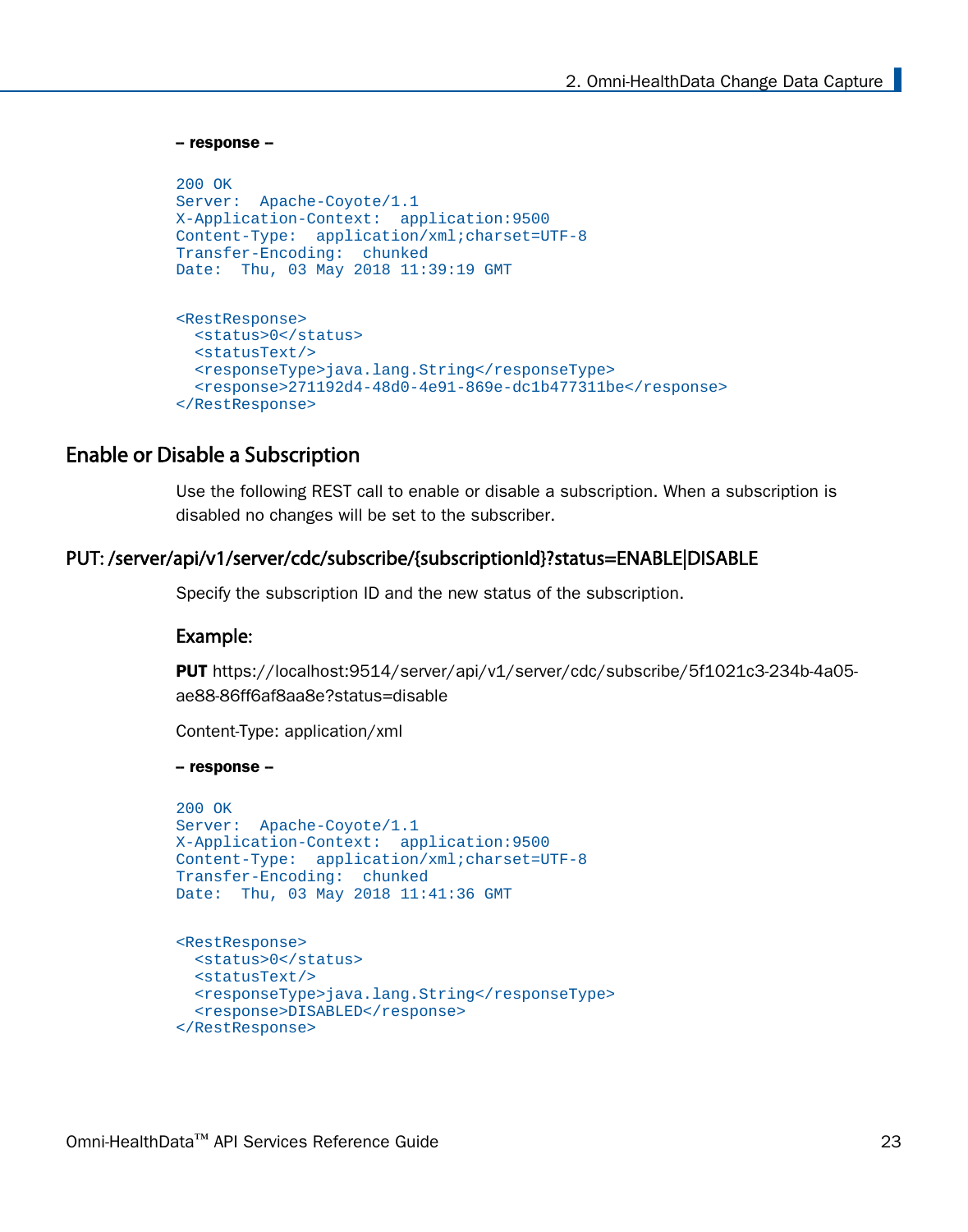#### <span id="page-23-0"></span>Get List of Subscription

Use the following REST call to the list of current subscriptions

#### GET: /server/api/v1/server/cdc/subscribe

Retrieves the list of current subscriptions.

#### Example:

GET https://localhost:9514/server/api/v1/server/cdc/subscribe

```
-- response --
200 OK
Server: Apache-Coyote/1.1
X-Application-Context: application:9500
Content-Type: application/xml;charset=UTF-8
Transfer-Encoding: chunked
Date: Tue, 08 May 2018 11:25:11 GMT
<RestResponse>
   <status>0</status>
   <statusText/>
   <responseType>java.util.ArrayList</responseType>
   <responses>
     <responseItem>
       <CdcSubscriptionInfo>
         <subscriber>Test</subscriber>
         <subject>customer</subject>
         <source/>
         <connectionType>rest</connectionType>
         <connectionInfo/>
         <url>
     http://localhost:9500/controller/api/v1/server/cdc/subscribe/loopback
        \langle \text{url}\rangle <createdDate>2016-05-10</createdDate>
         <lastUpdate>2016-05-10</lastUpdate>
         <id>ab529810-e4a8-4718-bb7d-b37240ceeffe</id>
         <status>E</status>
       </CdcSubscriptionInfo>
     </responseItem>
   </responses>
</RestResponse>
```
#### Get Change Data Capture Process Status

Use the following REST call to get the current status of CDC process.

#### GET: /server/api/v1/server/cdc/status

Get the current status of the CDC poller process.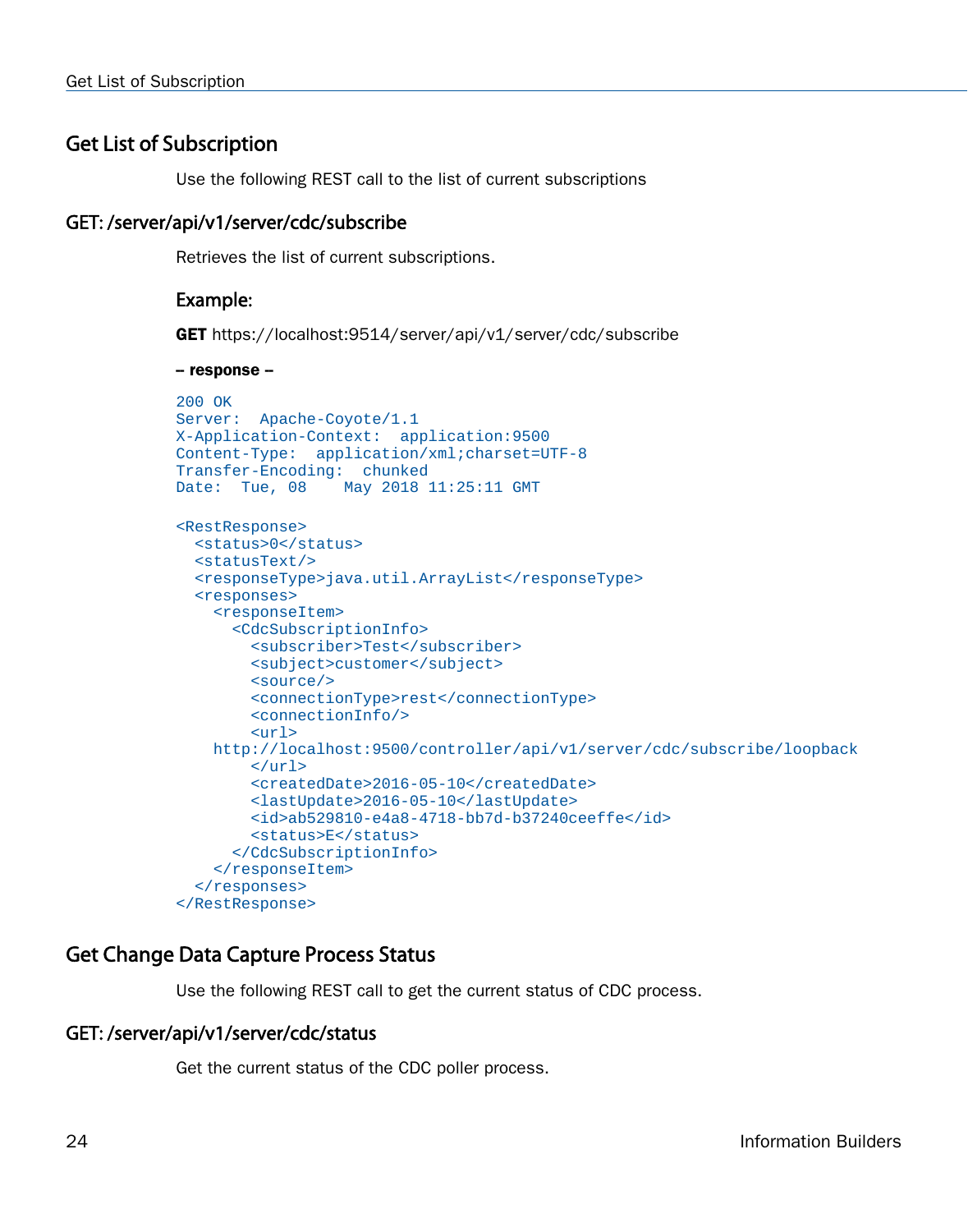#### <span id="page-24-0"></span>Example:

```
GET https://localhost:9514/server/api/v1/server/cdc/status
```

```
-- response --
200 OK
Server: Apache-Coyote/1.1
X-Application-Context: application:9500
Content-Type: application/xml;charset=UTF-8
Transfer-Encoding: chunked
Date: Tue, 08 May 2018 13:32:06 GMT
<RestResponse>
  <status>0</status>
  <statusText/>
<responseType>com.ibi.omnigen.controller.cdc.NotificationServiceStatus</
responseType>
   <response>
     <NotificationServiceStatus>
       <status>Stopped</status>
       <configurationValid>true</configurationValid>
       <serviceName>cdc</serviceName>
       <lastRun/>
       <pollInterval>300</pollInterval>
     </NotificationServiceStatus>
   </response>
</RestResponse>
```
#### Start the Change Data Capture Process

Use the following REST call to start the CDC process with an optional interval.

#### GET: /server/api/v1/server/cdc/start?interval=<seconds>

Start the CDC process.

#### Example:

GET https://localhost:9514/server/api/v1/server/cdc/start?interval=5

-- response --

```
200 OK
Server: Apache-Coyote/1.1
X-Application-Context: application:9500
Content-Type: application/xml;charset=UTF-8
Transfer-Encoding: chunked
Date: Tue, 08 May 2018 13:39:53 GMT
```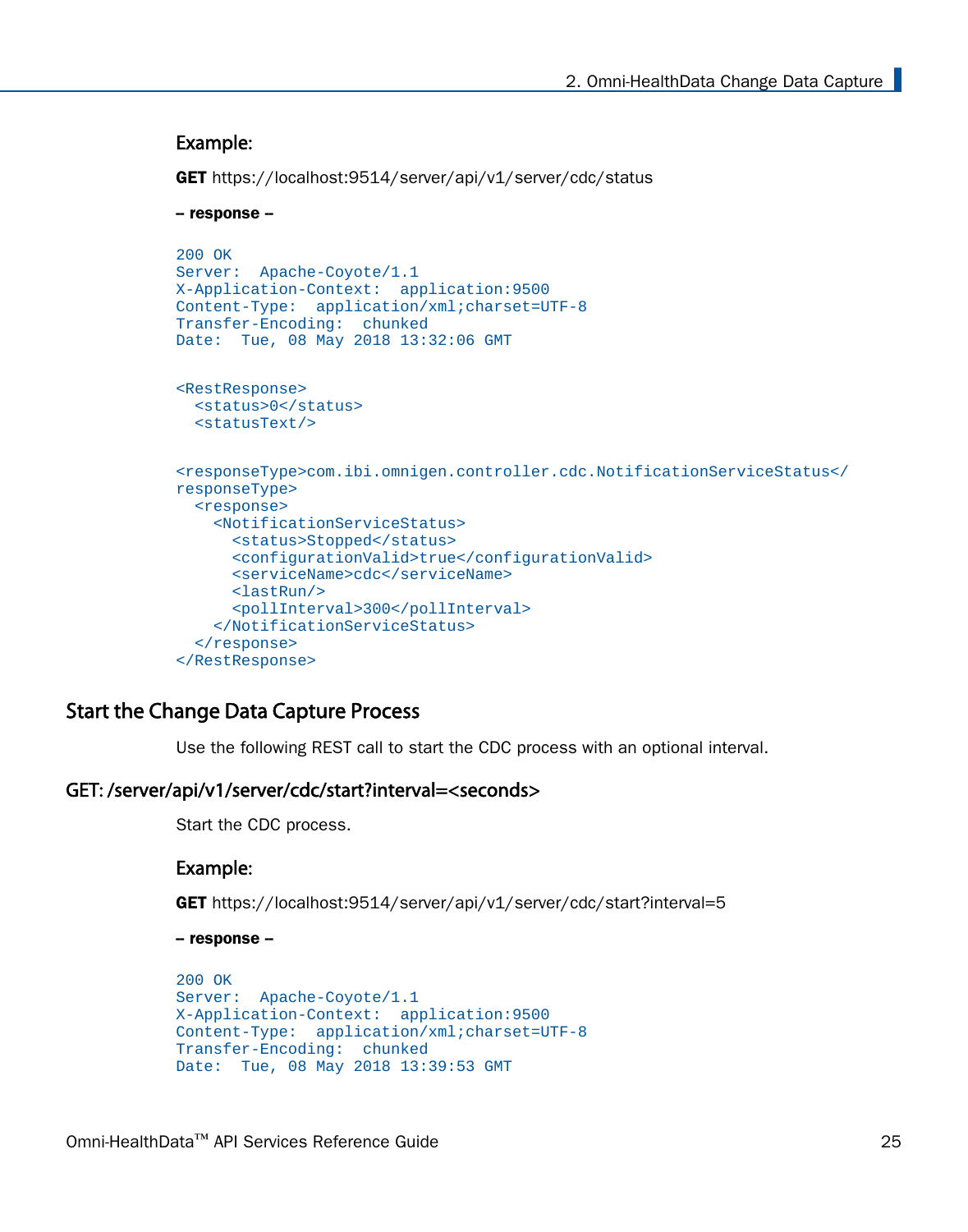```
<RestResponse>
  <status>0</status>
  <statusText/>
  <responseType>
  com.ibi.omnigen.controller.cdc.NotificationServiceStatus
   </responseType>
   <response>
     <NotificationServiceStatus>
       <status>Running</status>
       <configurationValid>true</configurationValid>
       <serviceName>cdc</serviceName>
       <lastRun/>
       <pollInterval>5</pollInterval>
     </NotificationServiceStatus>
   </response>
</RestResponse>
```
#### Stop the Change Data Capture Process

Use the following REST call to start the CDC process with an optional interval.

#### GET: /server/api/v1/server/cdc/stop

Stop the CDC process.

#### Example:

GET https://localhost:9514/server/api/v1/server/cdc/stop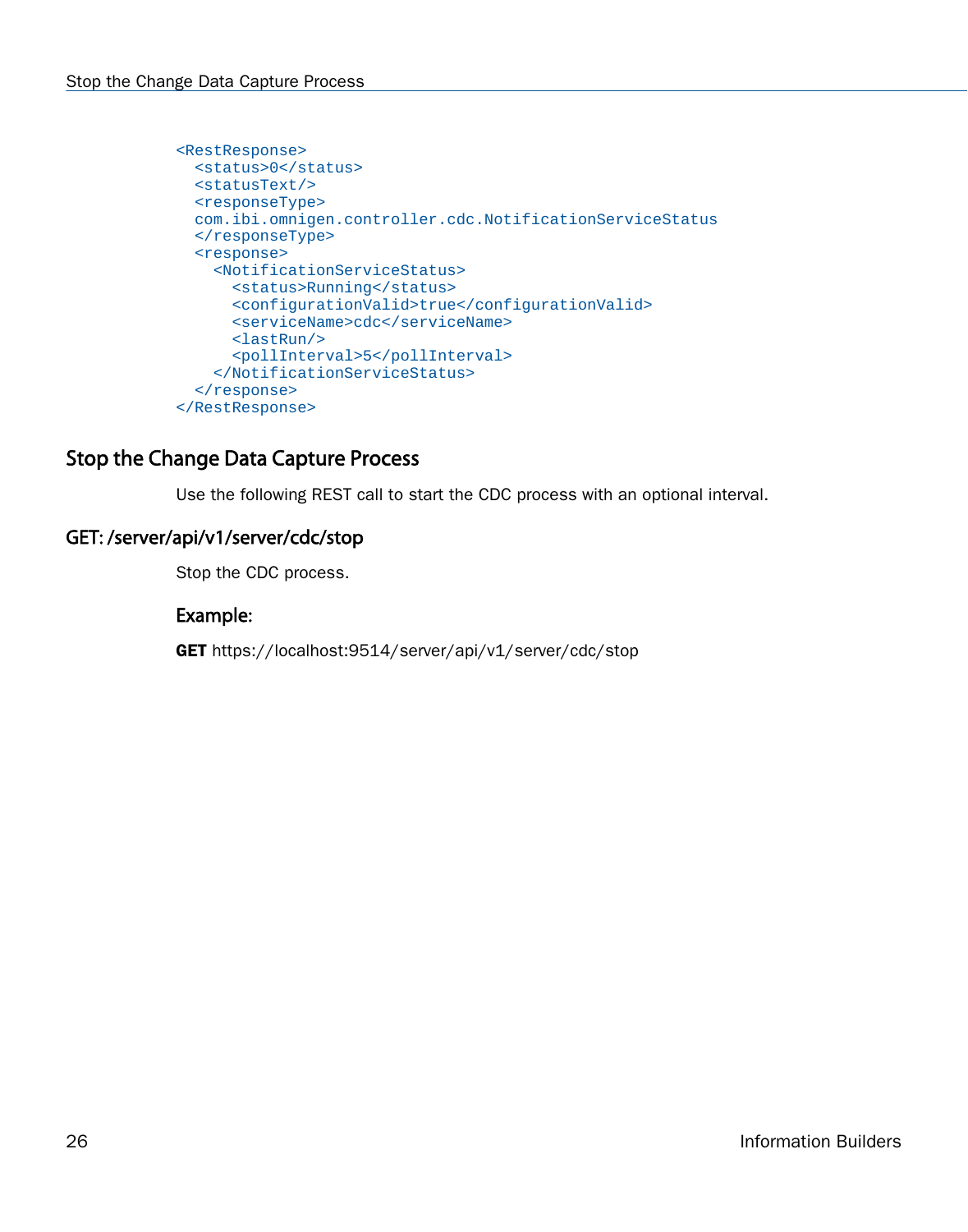```
-- response --
200 OK
Server: Apache-Coyote/1.1
X-Application-Context: application:9500
Content-Type: application/xml;charset=UTF-8
Transfer-Encoding: chunked
Date: Tue, 08 May 2018 13:44:53 GMT
<RestResponse>
  <status>0</status>
  <statusText/>
  <responseType>
    com.ibi.omnigen.controller.cdc.NotificationServiceStatus
   </responseType>
   <response>
     <NotificationServiceStatus>
       <status>Stopped</status>
       <configurationValid>true</configurationValid>
       <serviceName>cdc</serviceName>
       <lastRun>2018-05-08</lastRun>
       <pollInterval>5</pollInterval>
     </NotificationServiceStatus>
   </response>
</RestResponse>
```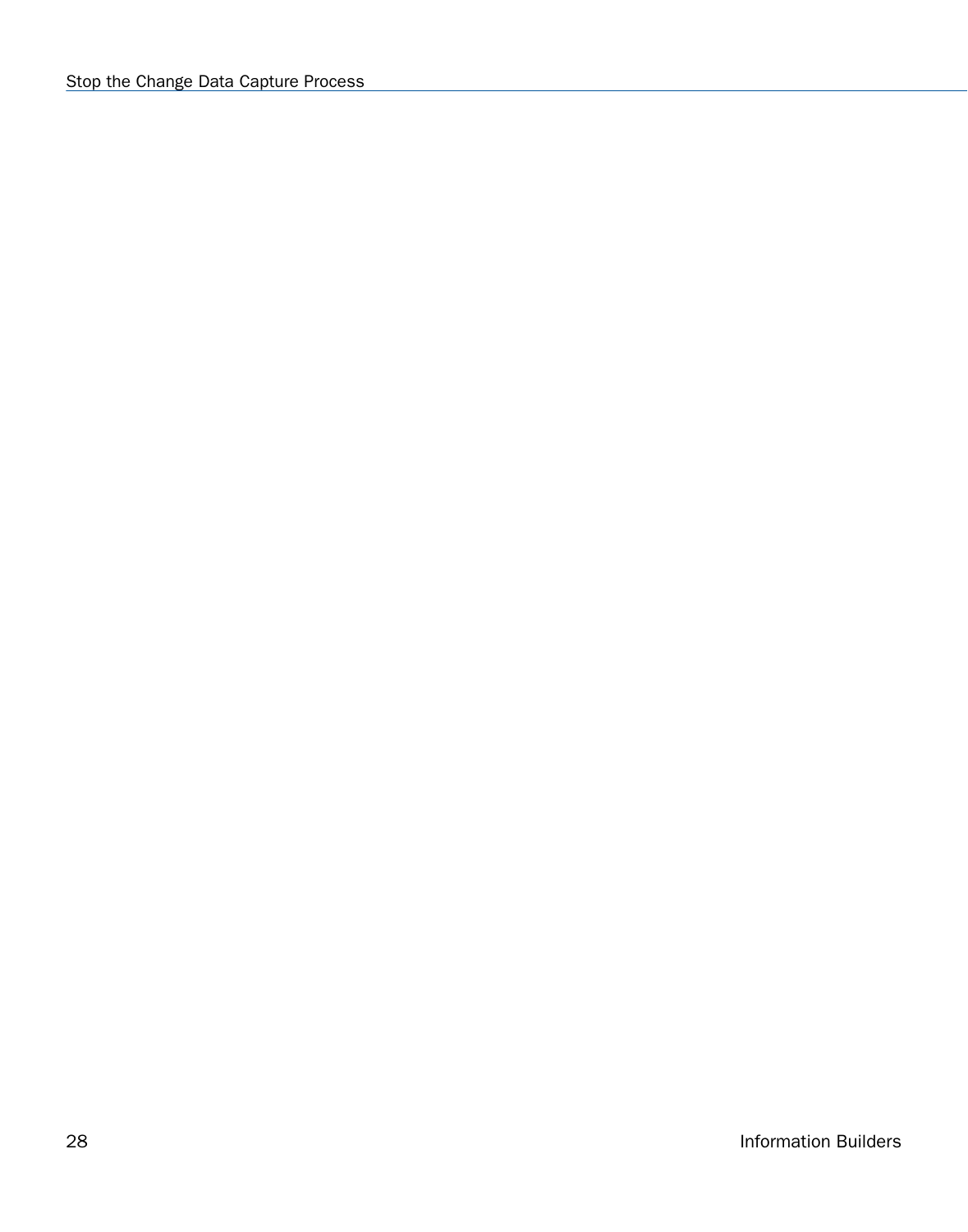<span id="page-28-0"></span>

### Omni-HealthData Bulk Load

The Omni-HealthData bulk loading API supports the ability to load multiple Omni Interface Documents (OID) and process the loaded documents in a single operation.

#### In this chapter:

- **Load Bulk Subject**
- **[Process Bulk Subject](#page-30-0)**

#### Load Bulk Subject

Use the following REST call to load an OID XML into the OnRamp with the specified batchId. This will simply load the data without any further processing. The batchId is generated by the source system and can be used to execute the processing of all the data loaded with it.

#### Caution:

This functionality is focused on the ability to bulk load data into the ramp tables through a REST API. You are not allowed to put duplicate subjects or children on the ramp within the same batch. This is the known design of the ramp and will be enforced through this API.

#### PUT: /server/api/v1/server/bulk/load/{subject}?batchId=

The data payload must be a correctly formatted OID XML, which minimally requires a SourceName and SourceInstanceId. The OID may be fully or partially qualified.

- $\Box$  subject Specify the name of the subject that is being loaded. This must match the subject that is being loaded in the payload.
- $\Box$  batchId Generated that should not collide with any other bulk loading operation. This batchId will define the set of data to process using the bulk processing command.

#### Example:

PUT https://localhost:9514/server/api/v1/server/bulk/load/Facility?batchId=4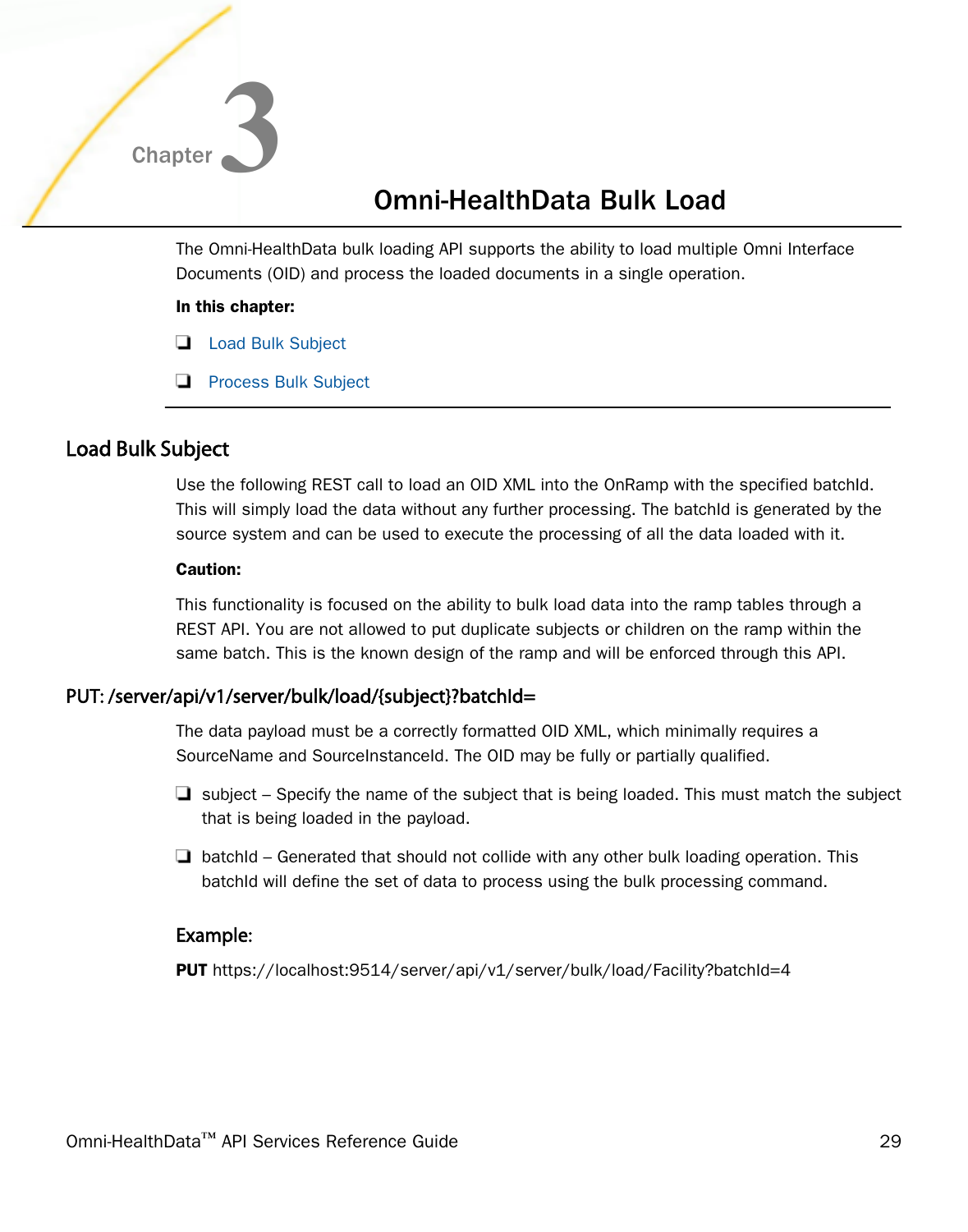```
<Facility version="1.1.7"> 
     <SourceName>test_system</SourceName> 
     <SourceInstanceId>1499870996285_86_3</SourceInstanceId> 
     <Type sourceName="test_system" codeSet="Types">type_code</Type> 
     <Name>TestHospitalName</Name>
... 
</Facility>
-- response --
{
   "status": "OK",
   "code": 0,
  "message": "Added Facility:test_system:1499870996285_86_3 OID XML 
document to Ramp.",
   "developerMessage": null,
   "responseType": "com.ibi.omni.rest.support.ServiceOperationDto",
   "response": {
     "service": "RampProcessing",
     "operation": "writeOidToRamp",
     "code": 0,
     "message": "Added Facility:test_system:1499870996285_86_3 OID XML 
document to Ramp.",
     "start": 1500059394757,
     "end": 1500059396014
   },
   "exception": null
}
```
Use "code" to determine the result of the request. Any value other than zero (0) should be considered an error and the message will contain the reason.

#### Error Codes:

- $\Box$  100 Missing required SourceName element.
- $\Box$  110 Missing required SourceInstanceId element.
- $\Box$  120 Fatal error processing the OID.
- $\Box$  130 Invalid XML document format.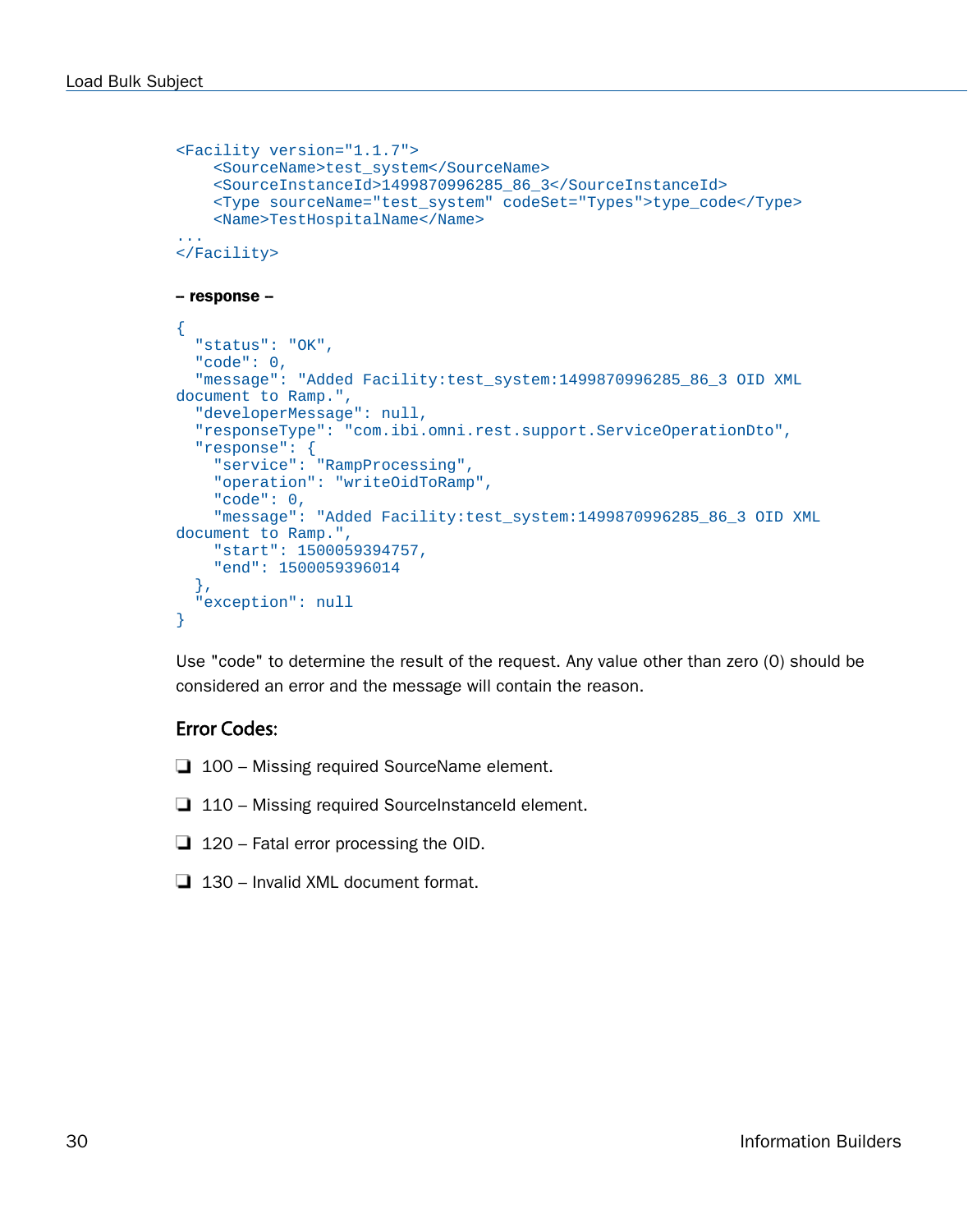#### <span id="page-30-0"></span>Process Bulk Subject

Use the following REST call to process data for a specific subject and batch. This will configure and initiate the processing of the subject and batch. This call will return with status, but the actual execution by the server will begin when its available to do so.

#### Note:

While multiple subjects may be loaded using the same batch, you must execute this REST API for each subject in the batch.

#### GET: /server/api/v1/server/bulk/process/{subject}?batchId=&subject=

Execute the processing of a loaded subject and batch.

 $\Box$  batchId – Specify the batchId used to load the data.

 $\Box$  subject – Specify the name of the subject to process.

#### Example:

GET https://localhost:9514/server/api/v1/server/bulk/process/Facility?batchId=4

```
-- response --
```

```
{
  "status": "OK",
  "code": 0,
  "message": "Scheduled ramp load of Facility with count = 4",
  "developerMessage": null,
   "responseType": "com.ibi.omni.rest.support.ServiceOperationDto",
 "response": {
 "service": "RampProcessing",
     "operation": "processRampData",
     "code": 0,
     "message": "Scheduled ramp load of Facility with count = 4",
     "start": 1500059103385,
     "end": 1500059103427
   },
   "exception": null
}
```
Use "code" to determine the result of the request. Any value other than zero (0) should be considered an error and the message will contain the reason.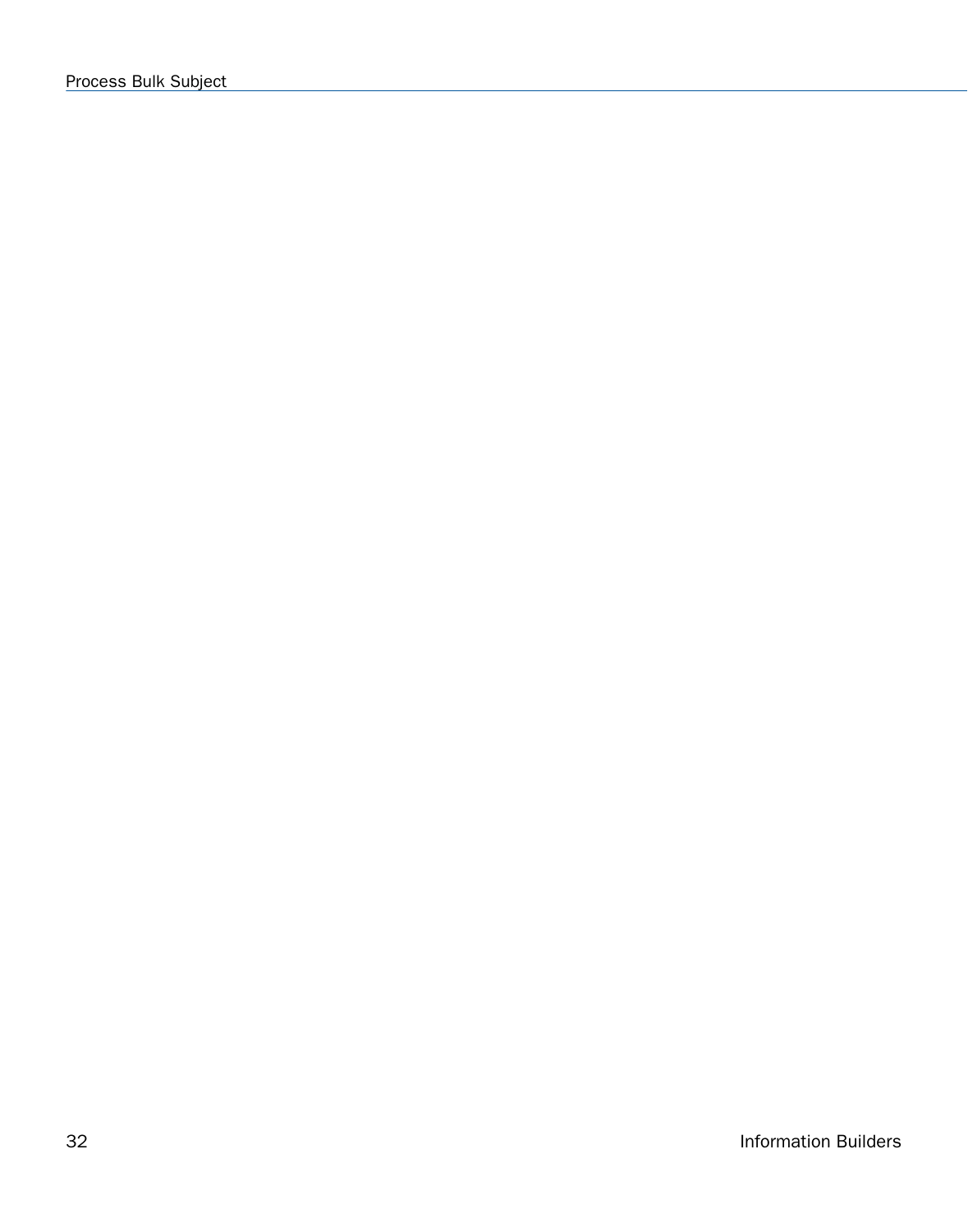<span id="page-32-0"></span>

### Omni Server Status Operations

The Omni Server status API calls allow for server state discovery, its health, and operation mode.

#### In this chapter:

- Status
- **Ping Server**
- [Running Product](#page-33-0)

#### **Status**

Use the following operation to receive the server status object.

#### GET: /server/

#### Example:

GET https://localhost:9514/server/

#### --response --

```
{
  "status": "OK",
  "code": 0,
  "message": null,
  "developerMessage": null,
  "responseType": "java.lang.String",
  "response": "Server Running",
  "exception": null
}
```
#### Ping Server

Use the following operation to ping the server and receive string "ok".

#### GET: /server/api/v1/ping

#### Example:

GET https://localhost:9514/server/api/v1/ping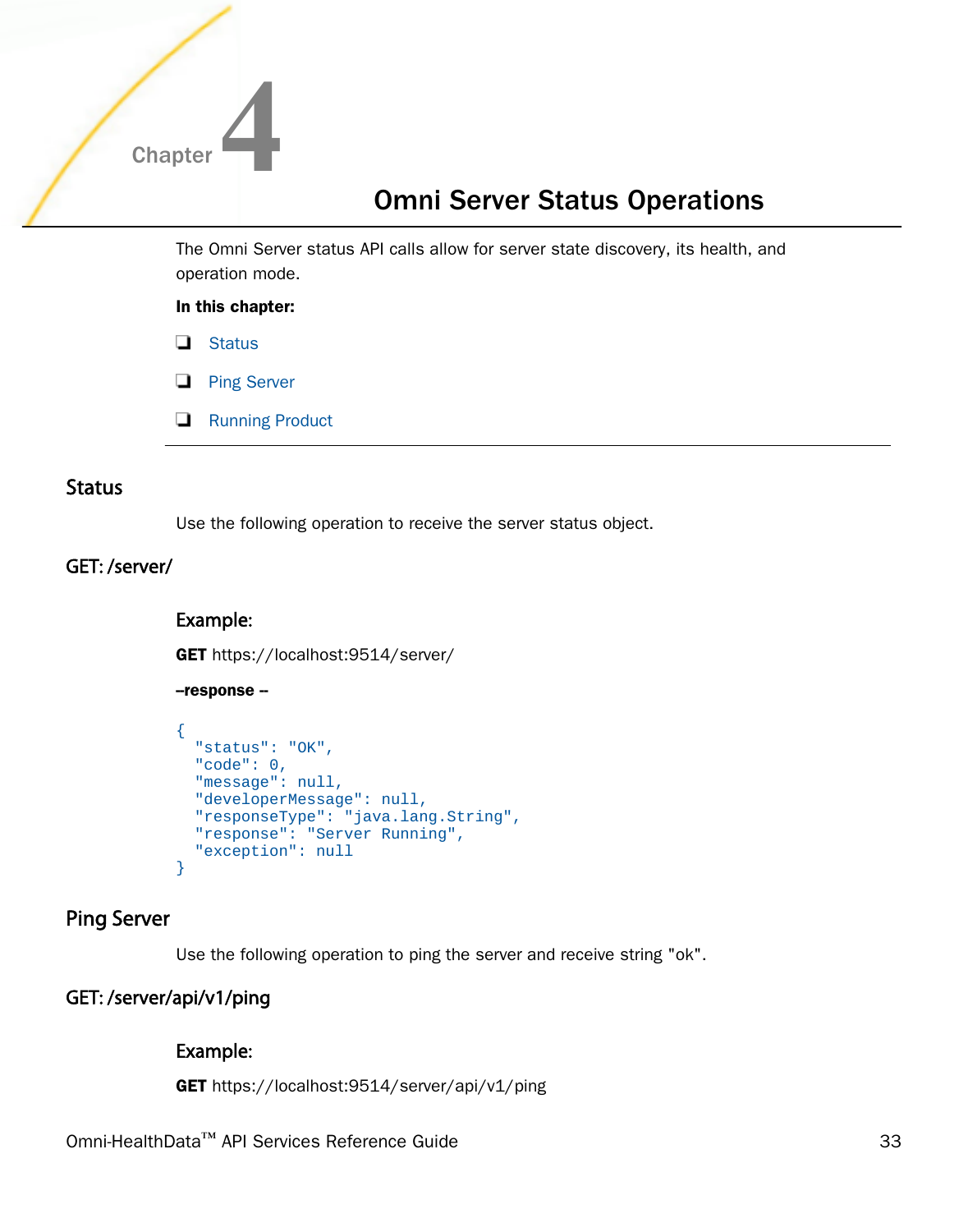--response --

ok

#### <span id="page-33-0"></span>Running Product

Use the following operation to determine edition of the running product.

#### GET: /server/api/v1/status/omniProduct

#### Example:

GET https://localhost:9514/server/api/v1/status/omniProduct

#### --response--

```
{
  "status": "OK",
  "code": 0,
  "message": null,
  "developerMessage": null,
  "responseType": "java.lang.String",
  "response": "MD_BASE_EDITION",
  "exception": null
}
```
#### Running Mode

Use the following operation to determine the product running mode.

#### GET: /server/api/v1/status/omniRunningMode

#### Example:

GET https://localhost:9514/server/api/v1/status/omniRunningMode

--response--

```
{
  "status": "OK",
  "code": 0,
  "message": null,
  "developerMessage": null,
  "responseType": "java.lang.String",
  "response": "DEVELOPMENT",
  "exception": null
}
```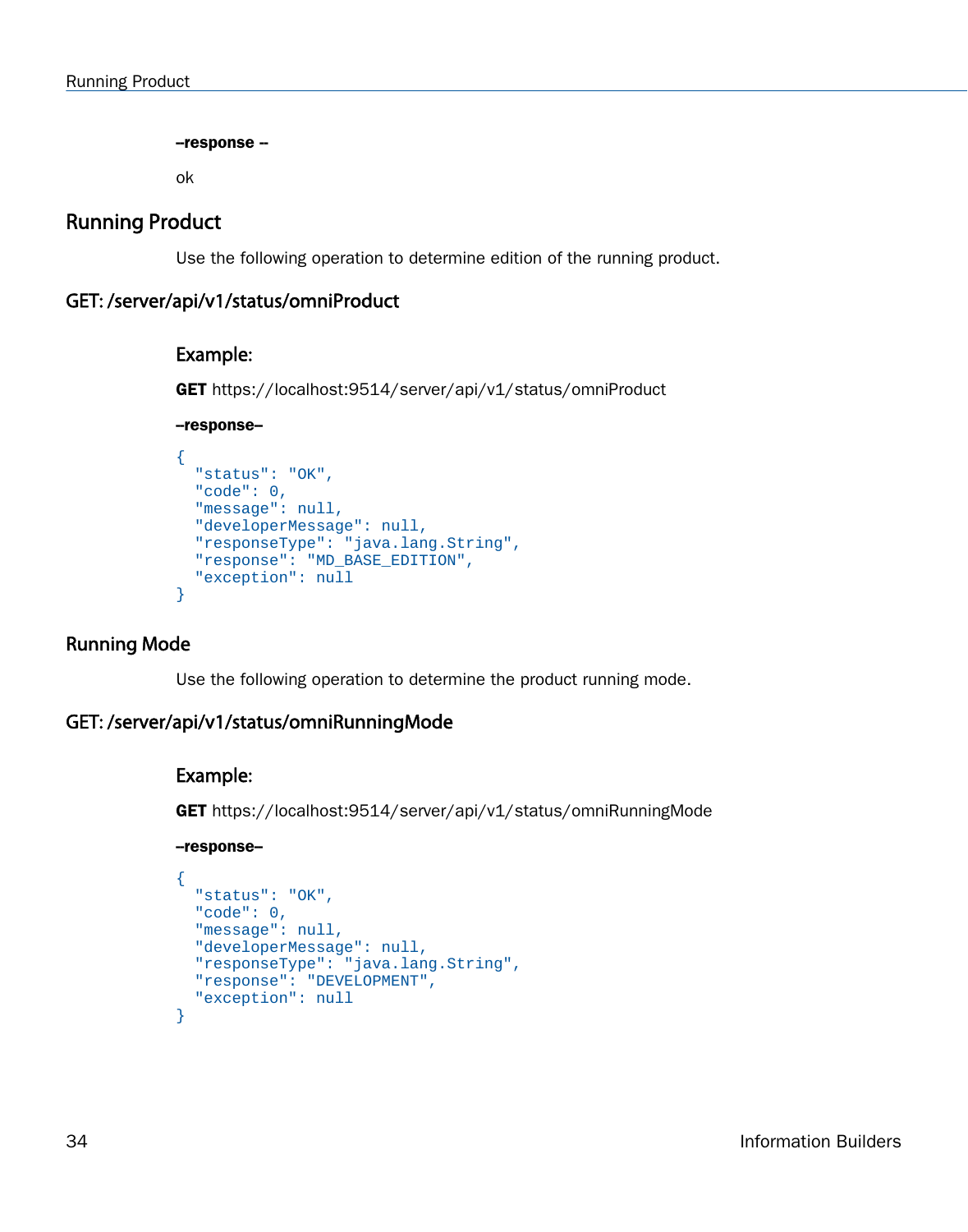<span id="page-34-0"></span>

### Omni Controller Deployed Bundle Artifacts

This section describes API calls to download artifacts for a deployed bundle.

#### In this chapter:

Download Bundle Artifact

### Download Bundle Artifact

Use the following API call to extract different types of artifacts for a deployed bundle.

It could be XSD, documentation, examples, bundle itself.

#### GET: /api/v1/deploy/bundle/artifact

#### Example

GET https://localhost:9500/api/v1/deploy/bundle/artifact

 $\Box$  {filename} – Artifact name.

 $\Box$  {artifact} – Requested artifact type from the list: documentation, xsd, example, ids, bundle

#### --request --

https://localhost:9500/api/v1/deploy/bundle/artifact? filename=SourceCodeStandard.xml&artifact=example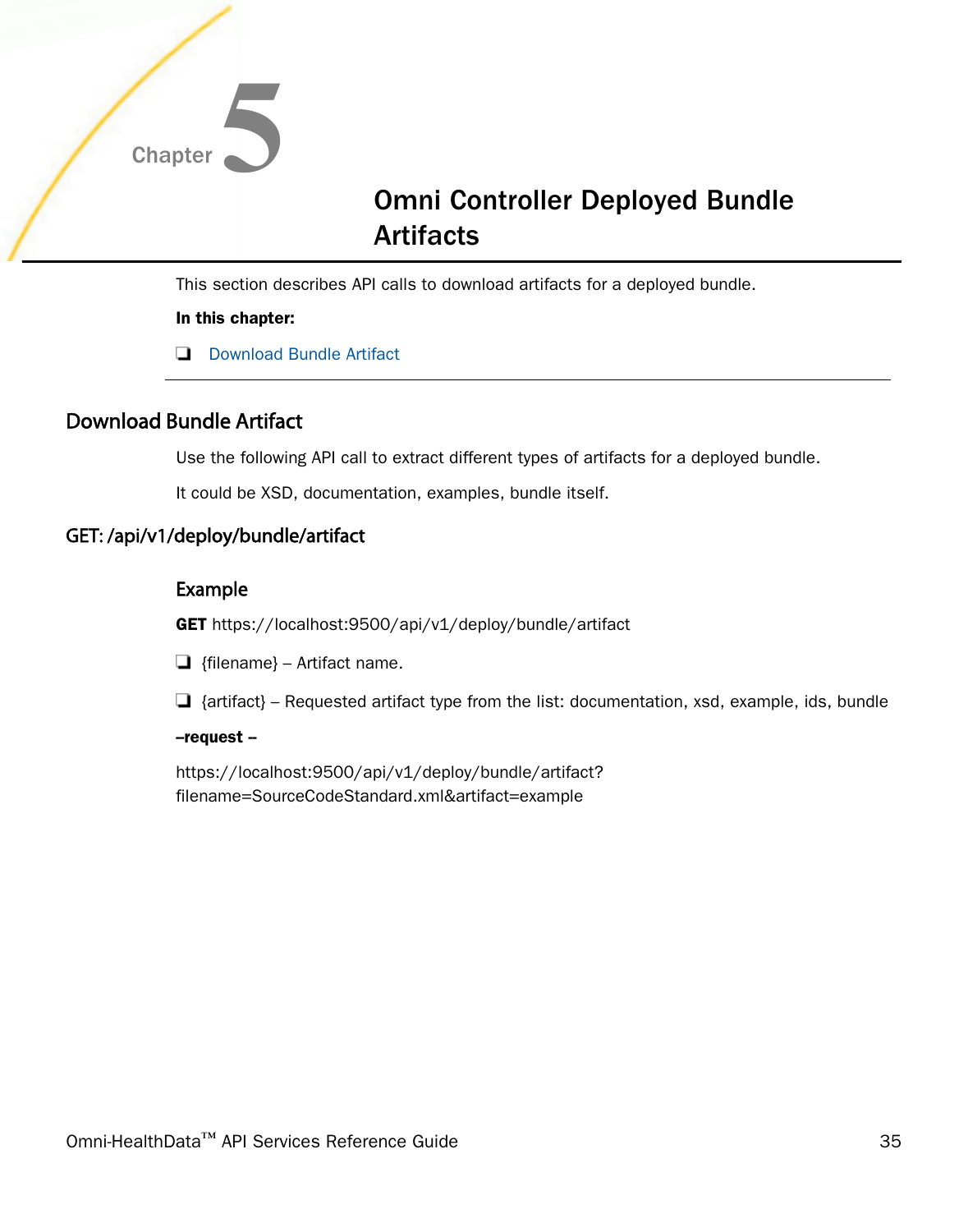#### --response--

```
<?xml version="1.0" encoding="UTF-8"?>
<OmniInterface>
   <SourceCodeStandard version="3.0.0">
  <BaseCode sourceName="test_system" codeSet="BaseCodes">base_code</
BaseCode>
  <StandardCode sourceName="test_system" 
codeSet="StandardCodes">standard_code</StandardCode>
  <Description>description</Description>
  <SourceStatusCode sourceName="test_system" 
codeSet="SourceStatusCodes">source_status_code</SourceStatusCode>
  <SourceCreatedDate format="yyyy-MM-dd">2017-10-18</SourceCreatedDate>
  <SourceCreatedBy>source_created_by</SourceCreatedBy>
  <SourceModifiedDate format="yyyy-MM-dd">2017-10-1</SourceModifiedDate>
  <SourceModifiedBy>source_modified_by</SourceModifiedBy>
  </SourceCodeStandard>
</OmniInterface>
```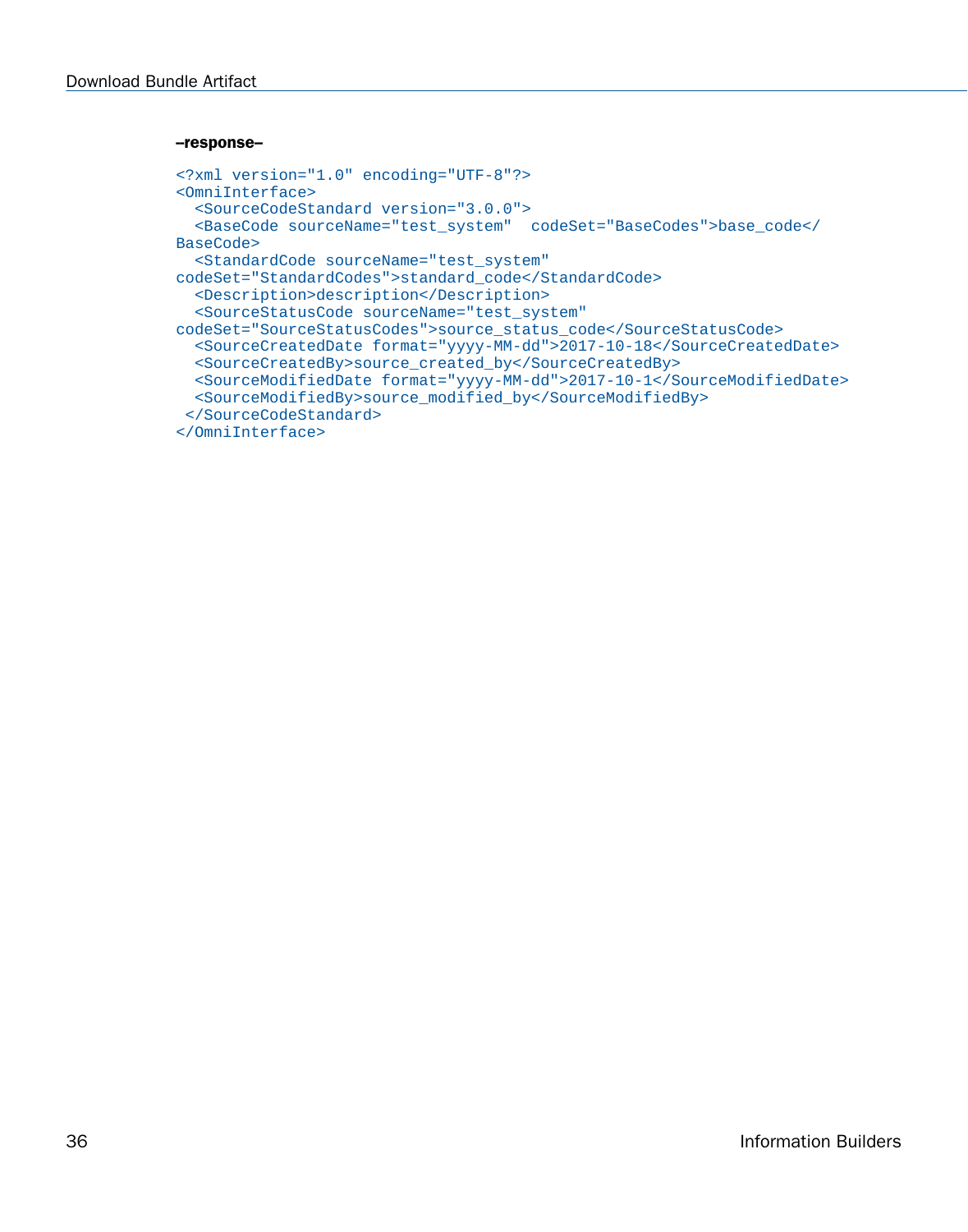### Feedback

*Customer success is our top priority. Connect with us today!*

Information Builders Technical Content Management team is comprised of many talented individuals who work together to design and deliver quality technical documentation products. Your feedback supports our ongoing efforts!

You can also preview new innovations to get an early look at new content products and services. Your participation helps us create great experiences for every customer.

To send us feedback or make a connection, contact Sarah Buccellato, Technical Editor, Technical Content Management at *Sarah\_Buccellato@ibi.com.*

To request permission to repurpose copyrighted material, please contact Frances Gambino, Vice President, Technical Content Management at *Frances\_Gambino@ibi.com.*